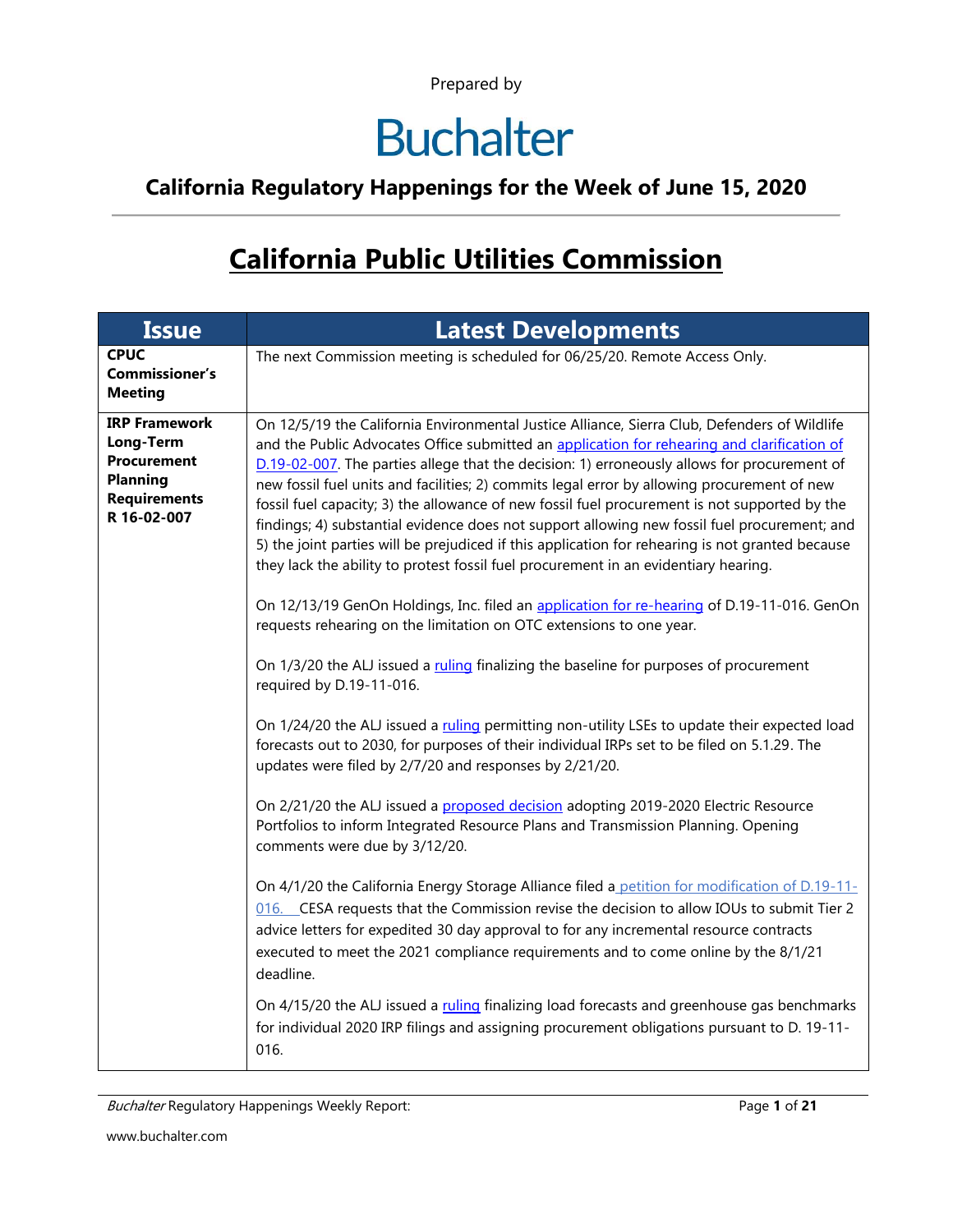# **Buchalter**

### **California Regulatory Happenings for the Week of June 15, 2020**

|                                                                               | On 4/21/20 several parties filed comments on CESA's petition for modification, including:<br>Environmental Defense Fund, Southern California Edision, PG&E, SDG&E, 350 Bay Area,<br>Fluence Energy, and Cal Advocates, Sierra Club, California Enivronmental Justice Alliance                                                                      |
|-------------------------------------------------------------------------------|----------------------------------------------------------------------------------------------------------------------------------------------------------------------------------------------------------------------------------------------------------------------------------------------------------------------------------------------------|
|                                                                               | On 5/14/20 the California Community Choice Association filed a Petition for Modification of<br>D.19-11-016, recommending that the permanent hybrid QC counting methodology should<br>replace the interim methodology in determining compliance with system RA procurement<br>requirements, among other changes recommended to prevent cost shifts. |
|                                                                               | On 6/3/20 the Commission issued a proposed decision denying CESA's petition for<br>modification (filed 4/1/2020). Comments are due June 23, 2020.                                                                                                                                                                                                  |
| <b>Streamlining</b><br><b>Interconnection of</b><br><b>Distributed Energy</b> | This rulemaking addresses streamlining interconnection of distributed energy resources and<br>improvements to rule 21.                                                                                                                                                                                                                             |
| <b>Resources and</b><br><b>Improvements to</b><br>Rule 21 (R.17-07-<br>007)   | A Proposed Decision was issued on February 22, 2019, adopting the Proposals from the<br>March 15, 2018 workshop Group 1 Report. The Proposed Decision was approved at the<br>Commission's Meeting March 28, 2019. Status reports from working groups have been filed.                                                                              |
|                                                                               | The California Energy Storage Alliance filed a motion to establish a sub-group and schedule<br>a joint workshop with R18-12-006 to introduce proposal on mobile inverter technical<br>requirements for Rule 21 interconnection.                                                                                                                    |
|                                                                               | On 8/23/19, a <i>Joint ALJ ruling</i> establishing a subgroup and schedule to develop a proposal<br>on mobile inverter technical requirements for Rule 21 was issued. A workshop was held on<br>12/17/19.                                                                                                                                          |
|                                                                               | On 11/27/19, the ALJ issued a ruling directing responses to attached questions and revising<br>the schedule. Responses were due by 1/13/20 and reply comments were due by 1/27/20.<br>Parties are permitted to include comments on the 6/14/19 working group three final report<br>with their response.                                            |
|                                                                               | A workshop to commence working group 4 was held on 2/12/20. Notice                                                                                                                                                                                                                                                                                 |
|                                                                               | On 5/7/20 an order extending the statutory deadline in the proceeding was issued,<br>extending the deadline to May 17, 2021 in order to allow Working Group Four to compete<br>its work.                                                                                                                                                           |
| <b>Resource</b>                                                               | On 10/24/19, CalCCA filed an application for rehearing of D.19-10-021, addressing RA                                                                                                                                                                                                                                                               |
| Adequacy,                                                                     | import rules stating that the ruling does not affirm existing rules but rather creates new                                                                                                                                                                                                                                                         |
| <b>Consider Program</b>                                                       | requirements that will effect a sea change in the way import RA is transacted and bid into                                                                                                                                                                                                                                                         |
| <b>Refinements and</b>                                                        | the CAISO. In conjunction with the application for rehearing, CaICCA filed a motion for stay                                                                                                                                                                                                                                                       |

Buchalter Regulatory Happenings Weekly Report: Page **2** of **21**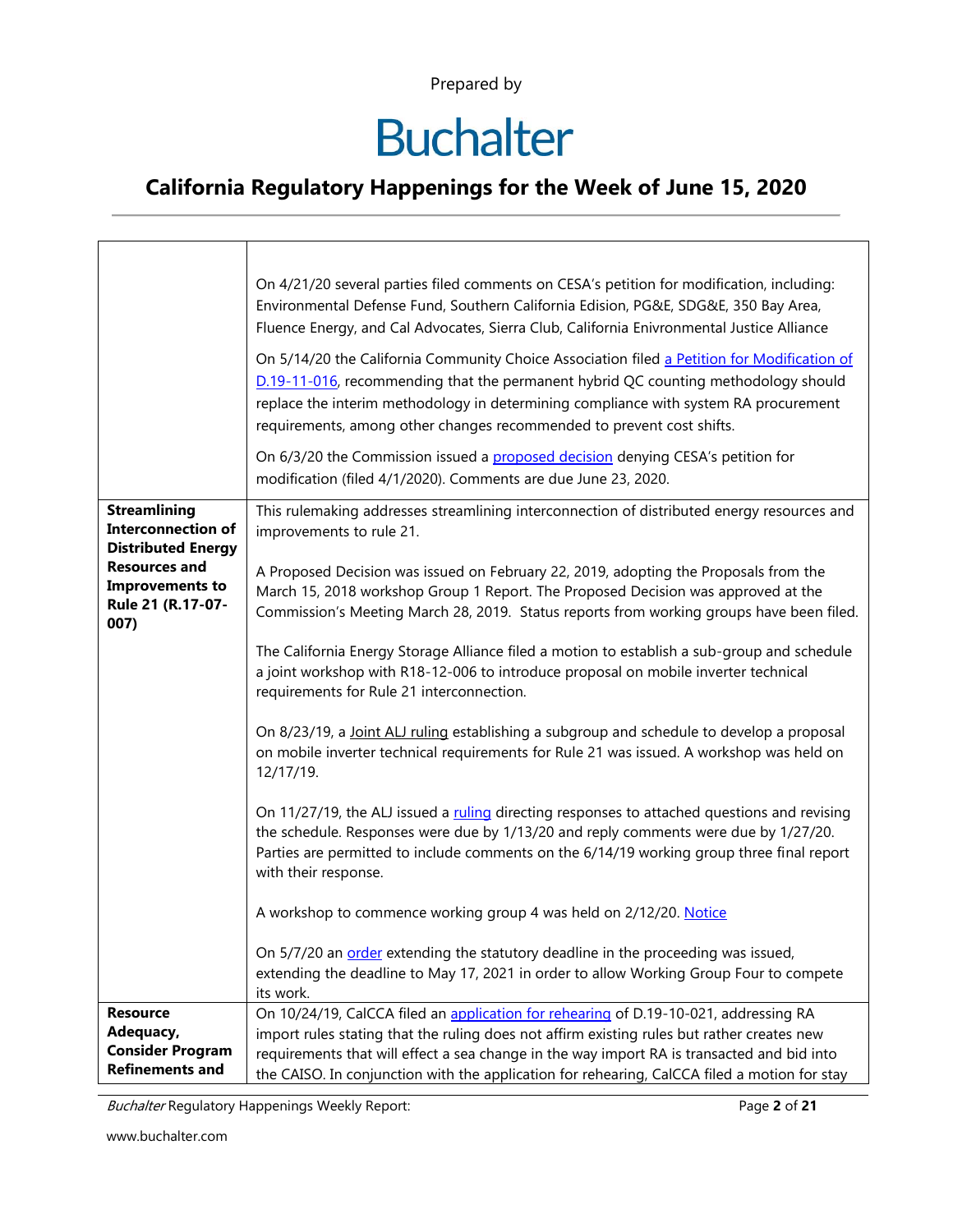## **Buchalter**

### **California Regulatory Happenings for the Week of June 15, 2020**

| On 10/30/19, CalCCA filed a petition for modification of D.19-06-026. CalCCA requests that                                                                                                                                                                                            |
|---------------------------------------------------------------------------------------------------------------------------------------------------------------------------------------------------------------------------------------------------------------------------------------|
| the Commission grant Energy Division Staff authority to grant waivers of system and flexible                                                                                                                                                                                          |
|                                                                                                                                                                                                                                                                                       |
|                                                                                                                                                                                                                                                                                       |
| On 11/18/19 CAISO and Powerex each filed rehearing requests of D.19-12-021.                                                                                                                                                                                                           |
| On 11/26/19 the ALJ issued a proposed decision granting the motion regarding qualifying<br>capacity value of hybrid resources with modifications. Opening comments were due by<br>12/20/19 and reply comments by 1/2/20. The decision was adopted on 1/17/20. D.20-01-                |
| On 1/13/20 the Assigned Commissioner issued a ruling attaching the Energy Division's State                                                                                                                                                                                            |
| On 1/16/20 the ALJ issued a proposed decision granting the Joint Parties' motion to<br>establish a schedule and process for determining the qualifying capacity value of hybrid                                                                                                       |
| On 2/11/20 the Center for Energy Efficiency and Renewable Technologies, Enel X North<br>America, Inc., American Wind Energy Association of California and California Energy Storage<br>Alliance filed a Joint Petition for Modification of Decision 20-01-004. On 2/27/20 SCE filed a |
| On 3/12/20 the Commission granted a limited re-hearing of D.19-10-021in order to clarify<br>the self-scheduling requirement and as to the distinction between resource-specific and<br>resource non-specific RA import contracts. On 3/20/20 the ALJ issued a ruling setting for the  |
| On 3/26/20 the ALJ issued a proposed decision on central procurement of the resource<br>adequacy program. The proposed decision adopts implementation details for the central<br>procurement of multi-year RA procurement to begin in 2023 for PG&E and SCE. Decision                 |
| On 4/6/20 several parties submitted comments on the ALJ's ruling granting a limited re-<br>hearing of D.19-10-021, including: CAISO, Shell Energy, Western Power Trading Forum,<br>Powerex, and the California Community Choice Association. Reply comments were filed on             |
|                                                                                                                                                                                                                                                                                       |

Buchalter Regulatory Happenings Weekly Report: Page **3** of **21**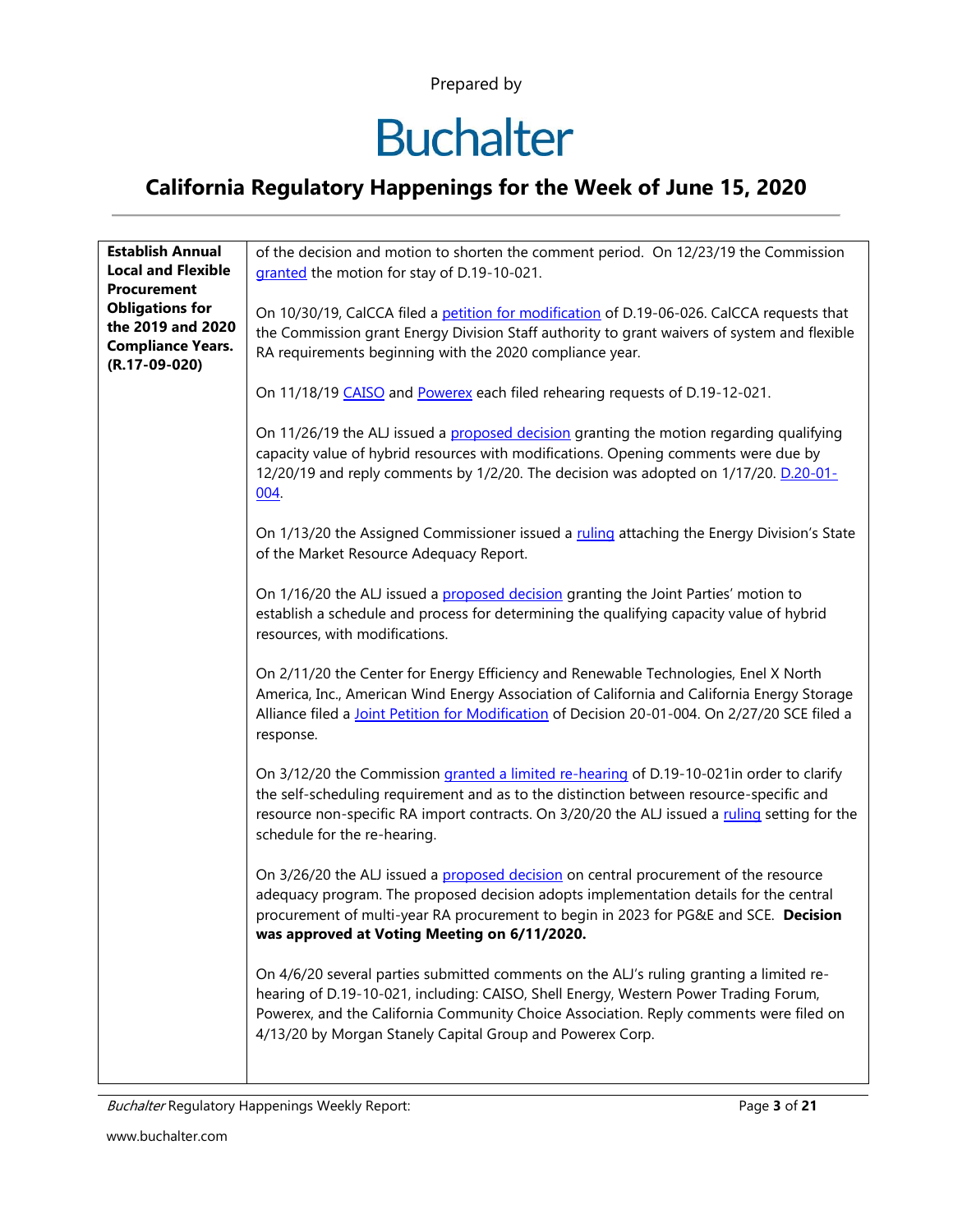# **Buchalter**

### **California Regulatory Happenings for the Week of June 15, 2020**

|                                                                                                                                                                                                                         | On 4/15/20, several parties submitted comments on the 3/26 proposed decision, including:<br>SCE/PG&E (joint), Solar Energy Industries Association and Large-scale Solar Association<br>(joint), Coogeneration Association of California, The Utility Reform Network, CAISO, Center<br>for Energy Efficiency and Renewable Technologies, Vistra Energy Corp., Alliance for Retail<br>Energy Markets, California Energy Storage Alliance, California Community Choice<br>Association, Cal Advocates, California Large Energy Consumers Association, Middle River<br>Power, Sunrun, Independent Energy Producers Association, OhmConnect, NRG Energy, LS<br>Power Developemnt, Shell Energy North America, Western Power Trading Forum, American<br>Wind Energy Association of California, Monterey Bay Community Power Authority,<br>CPower/Enel X North America/California Energy + Demand Management Council (joint),<br>SDG&E, Sierra Club/Union of Concerned Scientists/California Enivornmental Justice Alliance<br>(joint), Calpine, ENGIE North America. Many of the same parties filed reply comments on<br>4/20/20. |
|-------------------------------------------------------------------------------------------------------------------------------------------------------------------------------------------------------------------------|----------------------------------------------------------------------------------------------------------------------------------------------------------------------------------------------------------------------------------------------------------------------------------------------------------------------------------------------------------------------------------------------------------------------------------------------------------------------------------------------------------------------------------------------------------------------------------------------------------------------------------------------------------------------------------------------------------------------------------------------------------------------------------------------------------------------------------------------------------------------------------------------------------------------------------------------------------------------------------------------------------------------------------------------------------------------------------------------------------------------------|
|                                                                                                                                                                                                                         | On 5/18/20 a Proposed Decision was issued adopting the RA import requirements -<br>opening comments are due June 7, 2020. The PD makes a number of conclusions related to<br>pseudo-tied resources, and resource-specific and non-resource-specific imports and how<br>they count towards meeting RA requirements. Opening comments by parties were filed on<br>June 8, 2020 and reply comments filed on June 15.                                                                                                                                                                                                                                                                                                                                                                                                                                                                                                                                                                                                                                                                                                          |
| <b>Resource</b><br><b>Adequacy</b><br>Program, Consider<br>Program<br>Refinements, and<br><b>Establish Forward</b><br><b>Resource</b><br><b>Adequacy</b><br><b>Procurement</b><br><b>Obligations</b><br>$(R.19-11-009)$ | On 11/7/19 the Commission opened a rulemaking to oversee the Resource Adequacy<br>program, consider any changes and refinements to the program and establish forward RA<br>procurement obligations applicable to LSEs beginning with the 2021 compliance year. This<br>rulemaking is the successor to R17-09-020. Comments were due on 12/3/19.                                                                                                                                                                                                                                                                                                                                                                                                                                                                                                                                                                                                                                                                                                                                                                            |
|                                                                                                                                                                                                                         | On 1/22/20 the Assigned Commissioner issued a scoping memo and ruling setting forth the<br>scope of issues to be addressed and schedule of the proceeding. The proceeding is divided<br>into four tracks. Track 1 will consider revisions to the RA import rules. Track 2 will include<br>consideration of system and flexible capacity requirements for the following year and local<br>capacity requirements for the next three years. Track 3 encompasses more complex and less<br>time-sensitive structural changes and refinements to the RA program and Track 4 will<br>consider the 2022 program year requirements for System and Flex RA and the 2022-2024<br>Local RA requirements.                                                                                                                                                                                                                                                                                                                                                                                                                               |
|                                                                                                                                                                                                                         | On 2/7/20 the Energy Division's proposal on Maximum Cumulative Capacity Buckets was<br>entered into the record.                                                                                                                                                                                                                                                                                                                                                                                                                                                                                                                                                                                                                                                                                                                                                                                                                                                                                                                                                                                                            |
|                                                                                                                                                                                                                         | On 2/21/20 the Energy Division's Track 2 proposals where entered into the record. On<br>2/28/20 the Energy Division's Track 1 RA import proposal was entered into the record.                                                                                                                                                                                                                                                                                                                                                                                                                                                                                                                                                                                                                                                                                                                                                                                                                                                                                                                                              |
|                                                                                                                                                                                                                         | On 2/28/20 the ALJ modified the Track 2 schedule. New Schedule                                                                                                                                                                                                                                                                                                                                                                                                                                                                                                                                                                                                                                                                                                                                                                                                                                                                                                                                                                                                                                                             |
|                                                                                                                                                                                                                         | On 3/11/20 the joint reports of the Track 2 Hydro Counting Working Group, Track 2 Hybrid                                                                                                                                                                                                                                                                                                                                                                                                                                                                                                                                                                                                                                                                                                                                                                                                                                                                                                                                                                                                                                   |

Buchalter Regulatory Happenings Weekly Report: Page **4** of **21**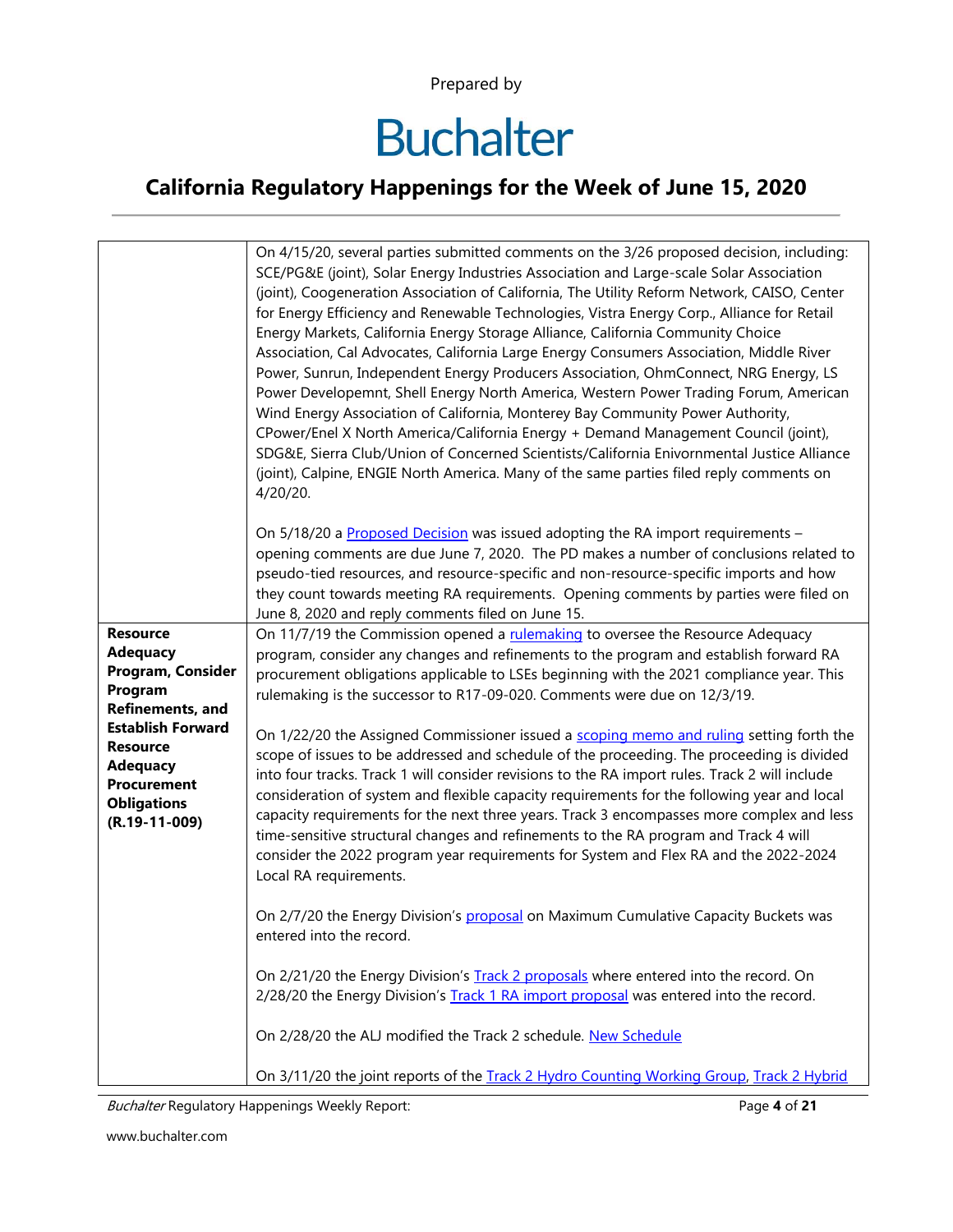# **Buchalter**

### **California Regulatory Happenings for the Week of June 15, 2020**

|                                                                                                                                                      | Counting Working Group, Track 2 Effective Load Carrying Capability Working Group and the                                                                                                                                                                                                                                                                                                                            |
|------------------------------------------------------------------------------------------------------------------------------------------------------|---------------------------------------------------------------------------------------------------------------------------------------------------------------------------------------------------------------------------------------------------------------------------------------------------------------------------------------------------------------------------------------------------------------------|
|                                                                                                                                                      | Demand Response Working Group.                                                                                                                                                                                                                                                                                                                                                                                      |
|                                                                                                                                                      |                                                                                                                                                                                                                                                                                                                                                                                                                     |
|                                                                                                                                                      | On 3/12/20 the Commission granted a limited re-hearing of D.19-10-021in order to clarify<br>the self-scheduling requirement and as to the distinction between resource-specific and<br>resource non-specific RA import contracts. On 3/20/20 the ALJ issued a ruling setting for the<br>schedule for the re-hearing.                                                                                                |
|                                                                                                                                                      | On 3/23 a large number of parties filed comments on the ALJ ruling, with reply comments<br>filed 4/2/20.                                                                                                                                                                                                                                                                                                            |
|                                                                                                                                                      | Also on 4/2/20, parties filed reply comments on Track 2 Proposals.                                                                                                                                                                                                                                                                                                                                                  |
|                                                                                                                                                      | On 4/2/20 the ALJ issued a ruling modifying the Track 2 schedule for Local Capacity<br>Requirement and Flexible Capacity Requirement Issues. This modifies the schedule<br>following the CAISO's motion to adjust the schedule due to factors outside of CAISO's<br>control that are delaying the 2021 LCR and FCR Reports.                                                                                         |
|                                                                                                                                                      | On May 1, 2020 the CAISO filed the <b>Final Local Capacity Tehnical Study for 2021</b> . Parties<br>provided comments on May 8 and reply comments on May 13.                                                                                                                                                                                                                                                        |
|                                                                                                                                                      | On May 15, 2020 a Joint Motion requesting consideration fo the effects of COVID-19 on the<br>system RA requirements for the 2021 compliance year was filed.                                                                                                                                                                                                                                                         |
|                                                                                                                                                      | A Proposed Decision was issued on May 22, 2020 adopting local capacity obligations for<br>2021-2021, adopting flexible capacity for 2021, and refining the RA program. Comments<br>were filed on June 11, 2020.                                                                                                                                                                                                     |
| <b>Successor to</b><br><b>Existing Net</b><br><b>Energy Metering</b><br><b>Tariffs pursuant to</b><br><b>PUC Section</b><br>2827.1 (R.14-07-<br>002) | On 6/28/19 the Assigned Commissioner issued a sixth amended scoping memo and ruling.<br>The issues in the fifth amended scoping memo remain with the scope of the proceeding.<br>The highest priority issues for the remainder of the proceeding include consumer protection<br>and resolution of outstanding petitions for modification. The ruling sets a deadline of 7/1/20<br>for completion of the proceeding. |
|                                                                                                                                                      | On 8/15/19, a prehearing conference was held.                                                                                                                                                                                                                                                                                                                                                                       |
|                                                                                                                                                      | On 10/18/19, the Assigned Commissioner issued a ruling regarding enhanced consumer<br>protections via potential modifications to customer information packet signature<br>requirement and solar provider registration process for interconnecting under net energy<br>metering. Comments were due by 11/4/19. D.20-02-011 was adopted by the Commission on<br>2/14/20.                                              |
|                                                                                                                                                      | On 11/20/19 the California Solar and Storage Association filed a petition for modification of                                                                                                                                                                                                                                                                                                                       |

Buchalter Regulatory Happenings Weekly Report: Page **5** of **21**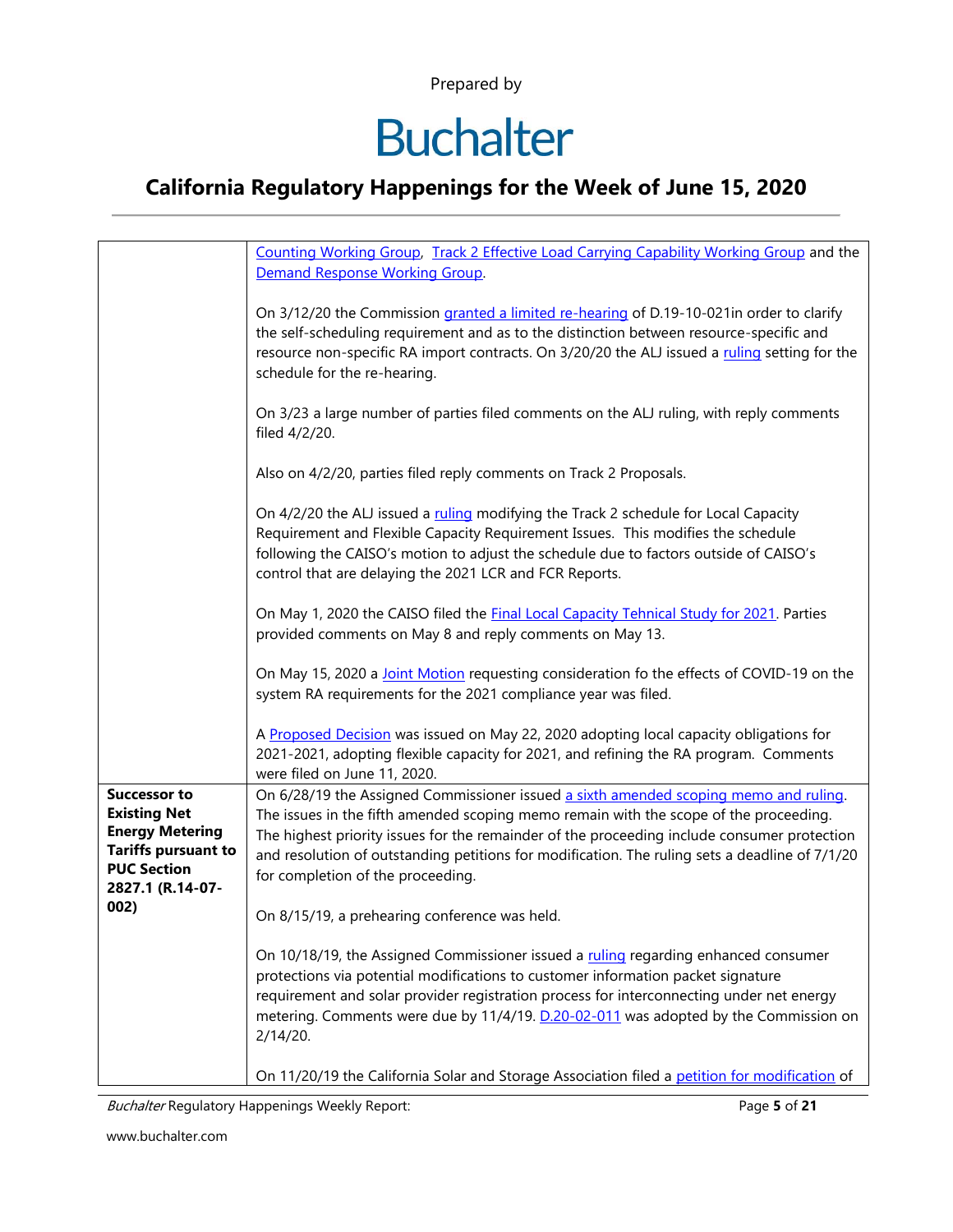# **Buchalter**

### **California Regulatory Happenings for the Week of June 15, 2020**

|                                                                                                                                              | D.16-01-044 regarding clarification of virtual net energy metering eligibility requirements.                                                                                                                                                                                                                                                                                                                                                                                                                                                     |
|----------------------------------------------------------------------------------------------------------------------------------------------|--------------------------------------------------------------------------------------------------------------------------------------------------------------------------------------------------------------------------------------------------------------------------------------------------------------------------------------------------------------------------------------------------------------------------------------------------------------------------------------------------------------------------------------------------|
|                                                                                                                                              |                                                                                                                                                                                                                                                                                                                                                                                                                                                                                                                                                  |
|                                                                                                                                              | On 12/27/19 the ALJ issued a ruling providing notice and opportunity regarding continued<br>funding of the solar on multifamily affordable housing program.<br>On 1/23/20 the ALJ issued a proposed decision denying an 8/23/18 petition for modification<br>filed by CARE and Michael E. Boyd, which suggested that the bill credit estimation<br>methodology adopted in a previous decision did not comply with PURPA and should be<br>eliminated and replaced with a requirement for monthly meter readings.                                  |
|                                                                                                                                              | On 1/28/20 the Assigned Commissioner issued a ruling regarding implementation of the<br>disadvantaged communities green tariff.                                                                                                                                                                                                                                                                                                                                                                                                                  |
|                                                                                                                                              | On 2/6/20 the Commission adopted <b>D.20.02.011</b> modifying D.18-09-044 and adopting<br>additional consumer protection measures for net energy metering customers.                                                                                                                                                                                                                                                                                                                                                                             |
|                                                                                                                                              | On 2/10/20 the ALJ issued a ruling confirming applicability of staff proposal for standardized<br>solar energy system electric bill savings inputs and assumptions.                                                                                                                                                                                                                                                                                                                                                                              |
|                                                                                                                                              | On 3/13/20 the ALJ issued a proposed decision determining revenue availability and<br>adequacy of participation and interest in the solar on multifamily affordable housing. Parties<br>filed comments on this PD on April 2, with reply comments filed April 7.                                                                                                                                                                                                                                                                                 |
|                                                                                                                                              | On 4/24/20, GRID alternatives filed a petition for modification of D.18-06-027, requesting an<br>expansion of the geographic eligibility for DAC-SASH to align with the Commission's<br>environemtnal and social justice action plan, a modification to adjust the DAC-SASH income<br>threshold from CARE/FERA eligibility to 80 percent area median income, and a modification<br>to increase annual funding for the DAC-SASH program from \$10 million to \$20 million,<br>effective 2020. Parties responded to this petition on May 26, 2020. |
|                                                                                                                                              | On June 2, 2020, the CPUC issued a <b>Proposed Decision</b> implementing automatic enrollment<br>of Disadvantaged Communities Green Tariff. Opening comments are due June 22, 2020.                                                                                                                                                                                                                                                                                                                                                              |
|                                                                                                                                              | On June 12 a Proposed Decision adopting standardized inputs and assumptions for<br>calculating estimated electric utility bill savings from residential PV solar energy systems was<br>issued. Comments are due on July 2, 2020.                                                                                                                                                                                                                                                                                                                 |
| <b>Continued</b><br><b>Implementation of</b><br>the Public Utility<br><b>Regulatory</b><br><b>Policies Act and</b><br><b>Related Matters</b> | On 7/26/18 the Commission opened the rulemaking. The rulemaking is intended to consider<br>adoption of a new standard offer contract that will be available to any Qualifying Facility of<br>20 MW or less seeking to sell electricity to a Commission-jurisdictional utility pursuant to<br>PURPA. The rulemaking will also consider adoption of a price to be paid at the time of<br>delivery where a QF has opted to sell as-available energy to the utility without a contract.                                                              |

Buchalter Regulatory Happenings Weekly Report: Page **6** of **21**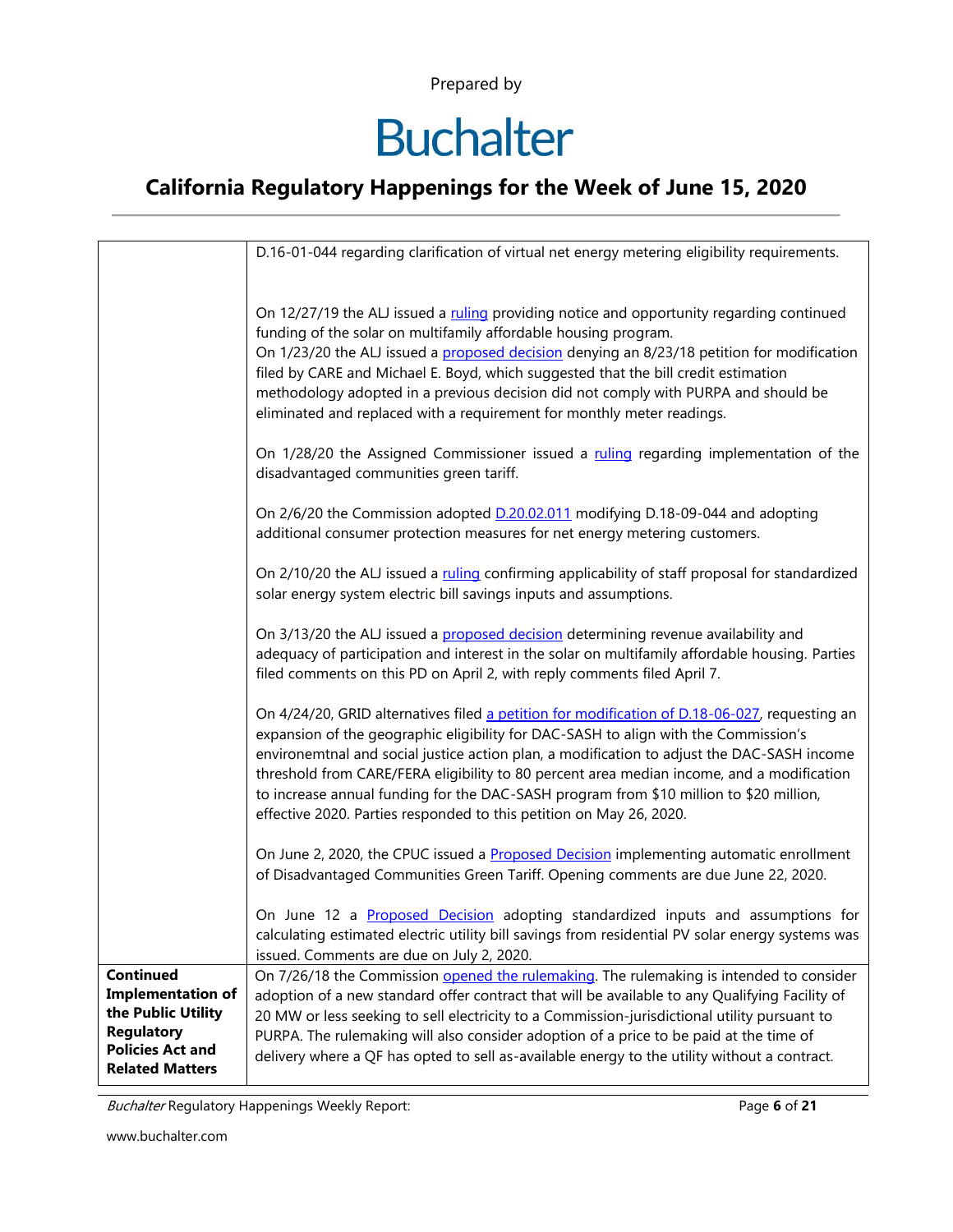# **Buchalter**

### **California Regulatory Happenings for the Week of June 15, 2020**

| $(R.18-07-017)$            | A Scoping Memo and Ruling was issued on November 2, 2018.                                      |
|----------------------------|------------------------------------------------------------------------------------------------|
|                            | http://docs.cpuc.ca.gov/PublishedDocs/Efile/G000/M236/K009/236009738.PDF                       |
|                            |                                                                                                |
|                            |                                                                                                |
|                            | On 10/22/19, the ALJ issued a ruling providing additional information regarding the            |
|                            | appropriate contract duration for new electric generation projects and provides an             |
|                            | opportunity for parties to file and serve supplemental comments on the issue. Comments         |
|                            | were due by 11/7/19.                                                                           |
|                            |                                                                                                |
|                            | On 4/3/20 the ALJ issued a proposed decision adopting a new standard offer contract for        |
|                            |                                                                                                |
|                            | qualifying facilities of 20 MW or less pursuant to the PURPA Act of 1978. Multiple parties     |
|                            | submitted comments and reply comments. The Commission approved Decision on May 7,              |
|                            | 2020. Utilities are expected to file Tier 2 Advice Letters implementing the new standard offer |
|                            | contract this week.                                                                            |
| <b>Power Charge</b>        | D1810019 was adopted on October 11, 2018, to address concerns that the existing cost           |
| <b>Indifference</b>        |                                                                                                |
|                            | allocation and recovery mechanism does not prevent cost shifting between different groups      |
| Adjustment:                | of customers, contrary to statutes that (1) authorized customers to engage in direct access    |
| <b>Order Instituting</b>   | transactions for electricity and (2) provided for formation of CCAs. The Commission adopted    |
| <b>Rulemaking to</b>       | revised inputs to the market price benchmark (MPB) that is used to calculate the Power         |
| <b>Review, Revise,</b>     | Charge Indifference Adjustment (PCIA), the rate intended to equalize cost sharing between      |
| and Consider               | departing load and bundled load. The revised methodology will be used to calculate the         |
| <b>Alternatives to the</b> | PCIA that took effect as of January 1, 2019. A second phase was initiated to enable parties to |
| <b>Power Charge</b>        |                                                                                                |
| <b>Indifference</b>        | continue working together to develop longer-term solutions and to consider the                 |
| <b>Adjustment</b>          | development and implementation of a comprehensive solution to the issue of excess              |
| $(R.17-06-026)$            | resources in utility portfolios. Requests for rehearing were filed by many parties, including  |
|                            | Buchalter on behalf of the California Community Choice Association. The Phase 2 Scoping        |
|                            | Ruling was issued 2/1/19.                                                                      |
|                            | http://docs.cpuc.ca.gov/PublishedDocs/Efile/G000/M263/K449/263449702.PDF                       |
|                            |                                                                                                |
|                            |                                                                                                |
|                            | On 7/1/19 the California Community Choice Association and PG&E filed a joint motion to         |
|                            | amend the scoping memo. The parties requested additional comment opportunity and               |
|                            | extension of time to request evidentiary hearings related to Working Group One, Issues 8-12    |
|                            | Final Report. On 7/9/19 the ALJ issued a ruling modifying the procedural schedule from the     |
|                            | scoping memo to allow for additional comment opportunities.                                    |
|                            |                                                                                                |
|                            | On 10/17/19, the Commission adopted a decision refining the method to develop and true         |
|                            |                                                                                                |
|                            | up market price benchmarks.                                                                    |
|                            |                                                                                                |
|                            | On 12/18/19 the ALJ issued a ruling modifying the procedural schedule from the Scoping         |
|                            | Memo so that parties have an opportunity to provide additional comments on Working             |
|                            | Group 2 Final Report (Prepayment). Comments were due by 1/6/20 and reply comments by           |
|                            | 1/13/20.                                                                                       |
|                            |                                                                                                |

Buchalter Regulatory Happenings Weekly Report: Page **7** of **21**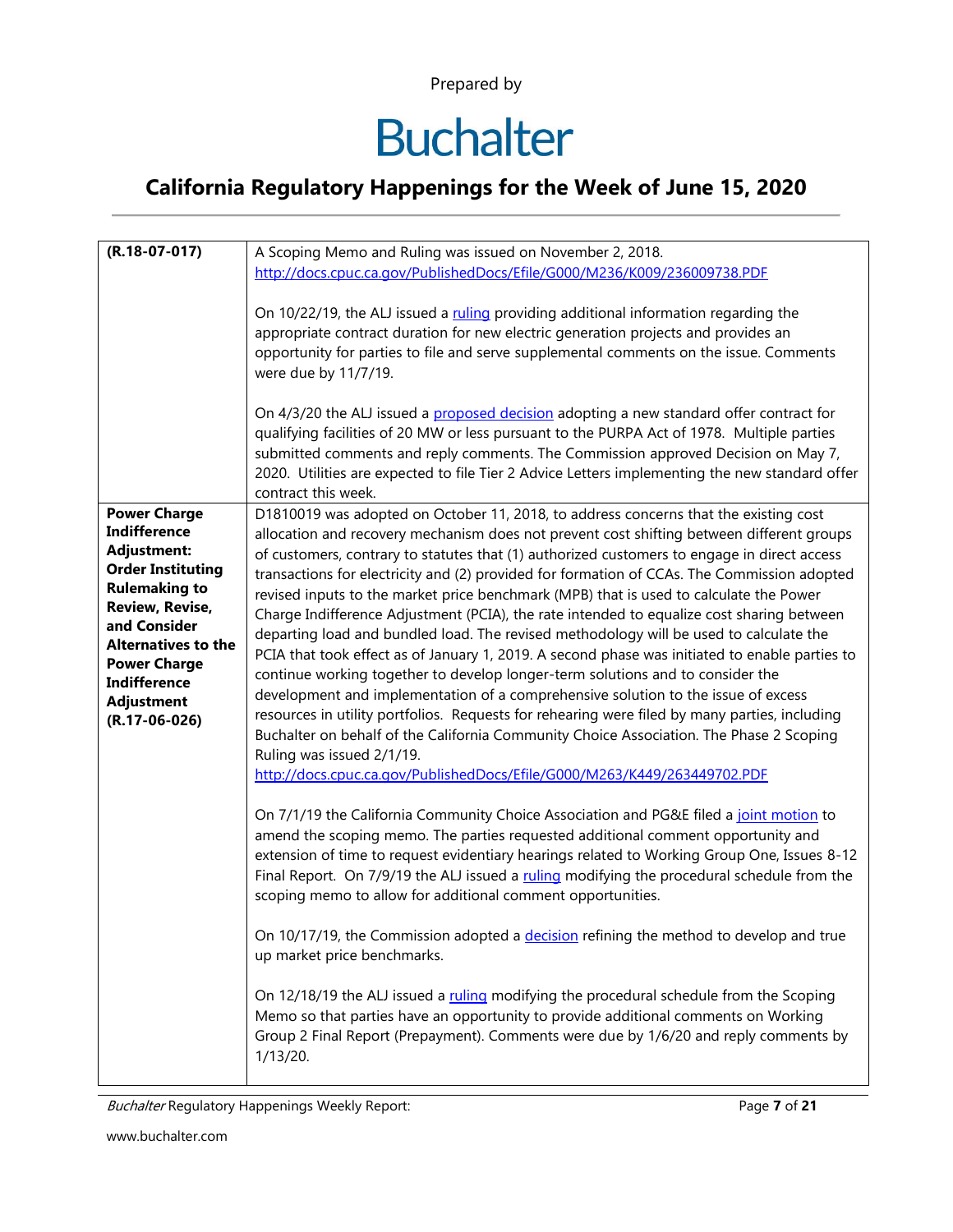# **Buchalter**

### **California Regulatory Happenings for the Week of June 15, 2020**

|                                        | On 1/3/20 SCE, Commercial Energy of California and CalCCA filed a joint motion to amend<br>the scoping memo. The parties requested additional comment opportunity and extension of<br>the time to request evidentiary hearings related to the working group three final report. On<br>1/15/20 the ALJ issued a ruling granting the motion. Comments were due by 2/13/20, reply<br>comments by 2/20/20 and motions for evidentiary hearings by 2/27/20.                                  |
|----------------------------------------|-----------------------------------------------------------------------------------------------------------------------------------------------------------------------------------------------------------------------------------------------------------------------------------------------------------------------------------------------------------------------------------------------------------------------------------------------------------------------------------------|
|                                        | On 1/21/20 the Commission denied rehearing requests of D.18-10-019 filed by numerous<br>parties, including Shell Energy, CalCCA, CleanPowerSF, Solana Energy Alliance, CLECA,<br>Protect our Communities Foundation, Peninsula Clean Energy, Marin Clean Energy and<br>Sonoma Clean Power. However, the Commission did modify the decision to correct some<br>citations, add two conclusions of law and to clarify the statutory authority to require<br>reporting information of ESPs. |
|                                        | On 2/25/20 the ALJ issued a proposed decision considering working group proposals on<br>departing load forecast and presentation of PCIA rate on bills and tariffs. Opening comments<br>were due by 3/16/20.                                                                                                                                                                                                                                                                            |
|                                        | On 4/3/20 Protect Our Communities and Utility Consumers' Action Network separately filed<br>motions to request evidentiary hearings. Parties resonded to this request on April 17, 2020.                                                                                                                                                                                                                                                                                                |
|                                        | On May 22, 2020 the Commission issued a Proposed Decision denying a petition for<br>modification of D.18-07-009, which had been filed by California Choice Energy Authority and<br>the Center for Accessible Technology back in 2018. Joint comments were filed by SCE and<br>SDG&E on June 11.                                                                                                                                                                                         |
| <b>Order Instituting</b>               | The goal of this Rulemaking is to adopt criteria and a methodology for the Commission to                                                                                                                                                                                                                                                                                                                                                                                                |
| <b>Rulemaking to</b>                   | use in future applications for cost recovery of wildfire costs. A Scoping Memo and Ruling                                                                                                                                                                                                                                                                                                                                                                                               |
| <b>Implement Public</b>                | was issued on March 29, 2019:                                                                                                                                                                                                                                                                                                                                                                                                                                                           |
| <b>Utilities Code</b>                  | http://docs.cpuc.ca.gov/PublishedDocs/Efile/G000/M277/K012/277012679.PDF                                                                                                                                                                                                                                                                                                                                                                                                                |
| <b>Section</b>                         |                                                                                                                                                                                                                                                                                                                                                                                                                                                                                         |
| 451.2 Regarding<br><b>Criteria and</b> | At the 6/27/19 meeting, the Commission adopted a decision which sets forth criteria and a                                                                                                                                                                                                                                                                                                                                                                                               |
| <b>Methodology for</b>                 | methodology for wildfire cost recovery pursuant to Public Utilities Code Section 451.2.                                                                                                                                                                                                                                                                                                                                                                                                 |
| <b>Wildfire Cost</b>                   |                                                                                                                                                                                                                                                                                                                                                                                                                                                                                         |
| <b>Recovery</b>                        | On 8/7/19 PG&E filed an application for rehearing of Decision D.19-06-027. PG&E alleges                                                                                                                                                                                                                                                                                                                                                                                                 |
| <b>Pursuant to</b>                     | that the Decision contains legal errors, violating Public Utilities Code Section 451.2 because                                                                                                                                                                                                                                                                                                                                                                                          |
| <b>Senate Bill 901</b>                 | it prohibits a utility that has filed a petition under Chapter 11 of the Bankruptcy Code from                                                                                                                                                                                                                                                                                                                                                                                           |
| (2018) R.19-01-                        | accessing the Customer Harm Threshold established by law and the Commission will not                                                                                                                                                                                                                                                                                                                                                                                                    |
| 006                                    | determine the CHT until a utility files an application to recover 2017 wildfire costs and                                                                                                                                                                                                                                                                                                                                                                                               |
|                                        | because the Commission requires ratepayer protection mechanisms as a condition of<br>accessing section 451.2                                                                                                                                                                                                                                                                                                                                                                            |

Buchalter Regulatory Happenings Weekly Report: Page **8** of **21**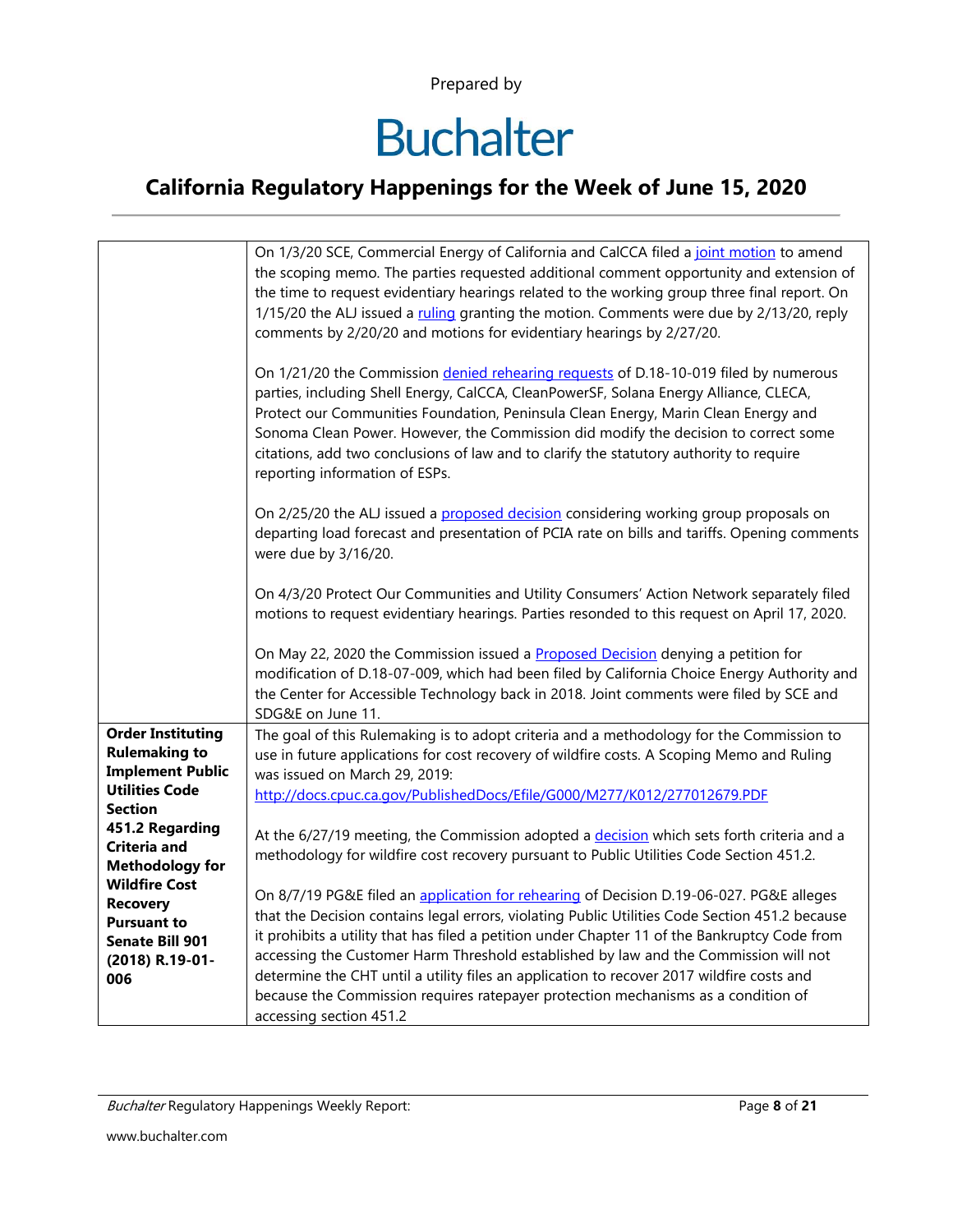# **Buchalter**

### **California Regulatory Happenings for the Week of June 15, 2020**

| <b>Order Instituting</b>  | At the June 13 <sup>th</sup> meeting, the Commission considered an Order Instituting Investigation on |
|---------------------------|-------------------------------------------------------------------------------------------------------|
| <b>Investigation to</b>   | the Commission's Own Motion to Determine Whether Pacific Gas and Electric Company and                 |
| <b>Determine PG&amp;E</b> | PG&E Corporation's Organizational Culture and Governance Prioritize Safety.                           |
| <b>Corporation's</b>      |                                                                                                       |
| <b>Organizational</b>     | A ruling issued June 18, 2019, established a process for parties to comment on proposals              |
| <b>Culture and</b>        | that may improve the safety culture of PG&E. The proposals are: 1) Separating PG&E into               |
| Governance                | separate gas and electric utilities or selling the gas assets; 2) Establishing periodic review of     |
| <b>Prioritize Safety.</b> | PG&E's Certificate of Convenience and Necessity (CPCN); 3) Modification or elimination of             |
| I.15-08-019               | PG&E Corp.'s holding company structure; and 4) Linking PG&E's rate of return or return on             |
|                           | equity to safety performance metrics. Comments were due July 19, 2019.                                |
|                           |                                                                                                       |
|                           | On May 12, 2020 the Commission issued an order extending the statutory deadline in this               |
|                           | proceeding to November 8, 2020.                                                                       |
| <b>Decision on SB100</b>  | A preliminary decision was issued establishing the procurement requirements at 44% by                 |
| <b>RPS Procurement</b>    | 2024, 52% by 2027, and 60% by 2030 for SB 100 compliance.                                             |
| <b>Quantities</b>         |                                                                                                       |
| R.18-07-003               | On 6/27/19 the Commission adopted <b>D1906023</b> implementing provisions of SB 100 relating          |
|                           | to procurement quantity requirements under the CA RPS. The decision requires                          |
|                           | For compliance period 2021-2024, retail sellers must procure no less than 44% of                      |
|                           | their retail sales from eligible resources by 12/31/24                                                |
|                           | For compliance period 2025-2027 the requirement is 52%<br>$\overline{\phantom{0}}$                    |
|                           |                                                                                                       |
|                           | For compliance period 2028-2030 the requirement is 60%                                                |
|                           | Progress towards compliance during intervening years of each compliance period                        |
|                           | from 2021-2030 will continue to be treated using the same straight-line method set                    |
|                           | out in previous decisions.                                                                            |
|                           | For each compliance period beginning with the 2031-2033 compliance period each                        |
|                           | retail seller must procure not less than 60% of retail sales from eligible resources                  |
|                           | measured as an average over the compliance period.                                                    |
|                           |                                                                                                       |
|                           | On 7/2/19 the ALJ issued a proposed decision on enforcement of the RPS program rules.                 |
|                           | Opening comments were due by 7/22/19. The proposed decision imposes fines on Liberty                  |
|                           | Power Holdings (\$431,014) and Gexa Energy (\$1,725,461) for failing to comply with certain           |
|                           | program requirements.                                                                                 |
|                           |                                                                                                       |
|                           | On 10/3/19, the Commission adopted a decision, which adopts modeling requirements to                  |
|                           | calculate effective load carrying capability values for RPS procurement.                              |
|                           | On 11/19/19 the ALJ issued a proposed decision on 2019 RPS procurement plans. The                     |
|                           | decision was adopted by the Commission on 12/30/19. D.19-12-042.                                      |
|                           |                                                                                                       |
|                           | On 1/7/20 Enercal USA, LLC filed a petition for modification of D.19-12-042 challenging the           |
|                           | decision's finding that EnerCal's RPS plan is deficient. On 3/5/20 the ALJ issued a ruling            |

Buchalter Regulatory Happenings Weekly Report: Page **9** of **21**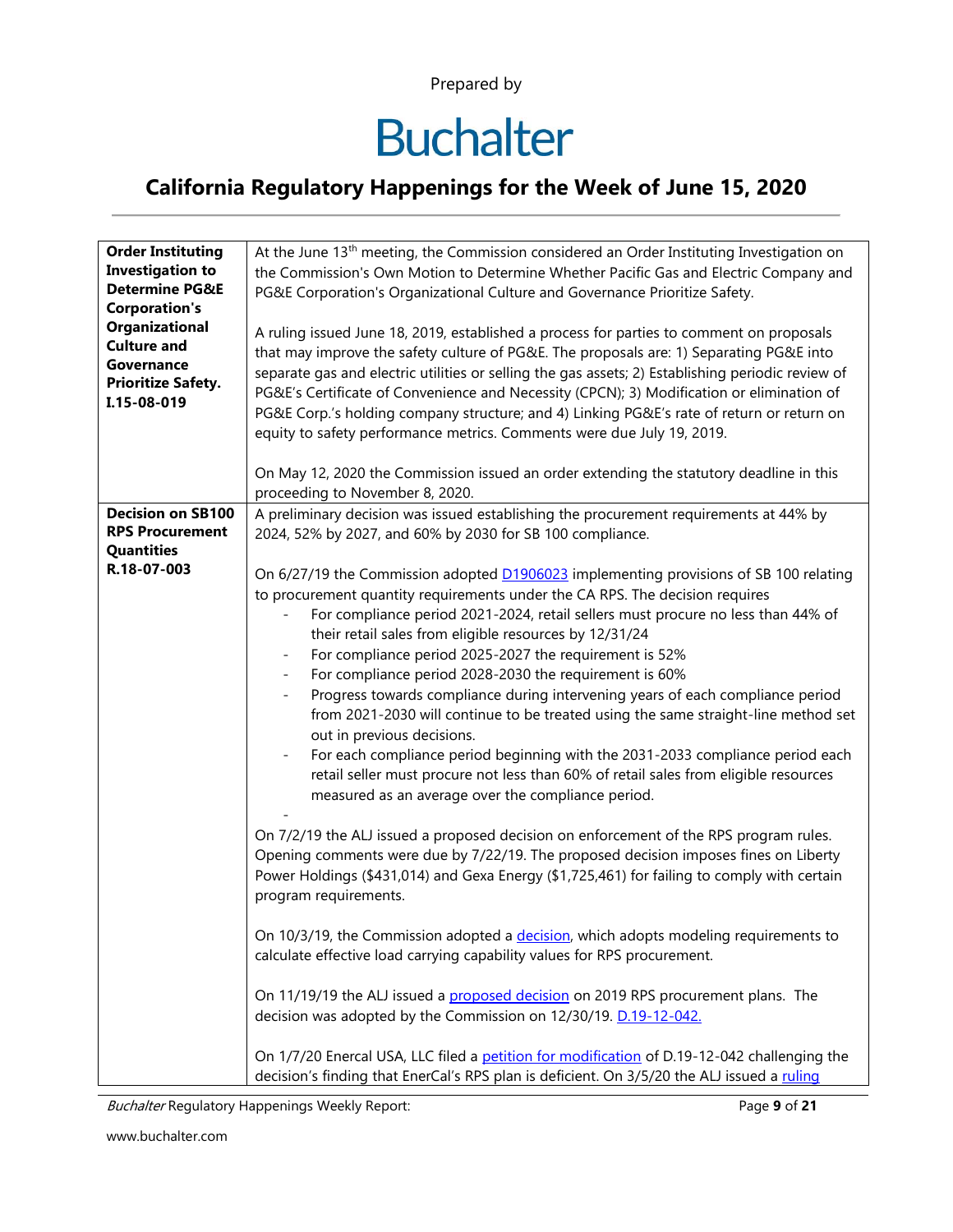# **Buchalter**

### **California Regulatory Happenings for the Week of June 15, 2020**

|                                                                                                         | directing Enercal to file a motion seeming exemption from filing its final 2019 RPS<br>procurement plan and future plans until they begin serving load.                                                                                                                                                                                                                                                                                                                                                                                                            |
|---------------------------------------------------------------------------------------------------------|--------------------------------------------------------------------------------------------------------------------------------------------------------------------------------------------------------------------------------------------------------------------------------------------------------------------------------------------------------------------------------------------------------------------------------------------------------------------------------------------------------------------------------------------------------------------|
|                                                                                                         | On 2/27/20 the Assigned Commission issued a ruling requesting comments on a staff<br>proposal to clarify and improve confidentiality rules for the RPS program.                                                                                                                                                                                                                                                                                                                                                                                                    |
|                                                                                                         | On 3/10/20 the ALJ issued a ruling requesting comments on the bioenergy market adjusting<br>tariff staff proposal. Parties filed comments and reply comments.                                                                                                                                                                                                                                                                                                                                                                                                      |
|                                                                                                         | On May 13, 2020, the ALJ issued a ruling modifying the schedule of review for 2020 RPS<br>Procurement plans (original ruling identifying issues and schedule issued May 6, 2020).                                                                                                                                                                                                                                                                                                                                                                                  |
| <b>OIR to Examine</b><br><b>Electric Utility De-</b><br><b>Energization of</b><br><b>Power Lines in</b> | On 8/14/19, Commissioner Picker issued a Phase 2 Scoping Memo and Ruling. Phase 2<br>issues include; definitions/standard nomenclature, AFN populations, PSPS strategy and<br>decision-making, notification and communication, PSPS and transmission lines and lessons<br>learned. Various parties filed comments and proposals.                                                                                                                                                                                                                                   |
| <b>Dangerous</b><br><b>Conditions R.18-</b><br>12-005                                                   | On 11/1/19 the ALJ issued a ruling advising parties of upcoming amended scoping memo<br>and suspending the current procedural schedule in the rulemaking.                                                                                                                                                                                                                                                                                                                                                                                                          |
|                                                                                                         | On 11/12/19 the Assigned Commissioner and ALJ issued a ruling directing PG&E to show<br>cause why it should not be sanctioned by the Commission for violation of Public Utilities<br>Code Sections 451, Commission Decision D.19-05-042 and Resolution ESRB-8 for failing to<br>properly communicate with its customers, coordinate with local governments and<br>communicate with Critical Facilities and Public Safety Partners during Public Safety Power<br>Shutoff events during 10/9-12/19 and 10/23-11/1/19. An evidentiary hearing was held on<br>12/9/19. |
|                                                                                                         | A scoping memo and ruling was issued for the amended phase 2 of the proceeding on<br>12/19/19. In this phase, the Commission will consider whether existing PSPS guidelines in<br>Resolutions ESRB-8 and D.19-05-042 should be amended. The Commission will also consider<br>the adoption of several new guidelines in advance of the 2020 wildfire season.                                                                                                                                                                                                        |
|                                                                                                         | On 1/15/20 the ALJ issued a ruling modifying the schedule of Phase 2.                                                                                                                                                                                                                                                                                                                                                                                                                                                                                              |
|                                                                                                         | On 1/30/20 the Assigned Commissioner issued a ruling regarding PG&E's post-public safety<br>power shutoff corrective action reporting. The ruling identifies deficiencies in PG&E's weekly<br>PSPS correction action reporting and as a result imposes additional reporting and directs<br>PG&E staff to engage with CPUC staff and other state agencies to demonstrate progress<br>towards the elements in its post-PSPS correction action related to the October 2019 PSPS<br>events and in its pre-2020 wildfire season preparation efforts.                    |
|                                                                                                         | On 1/30/20 the ALJ issued a ruling requesting comments on proposed additional and                                                                                                                                                                                                                                                                                                                                                                                                                                                                                  |

Buchalter Regulatory Happenings Weekly Report: Page **10** of **21**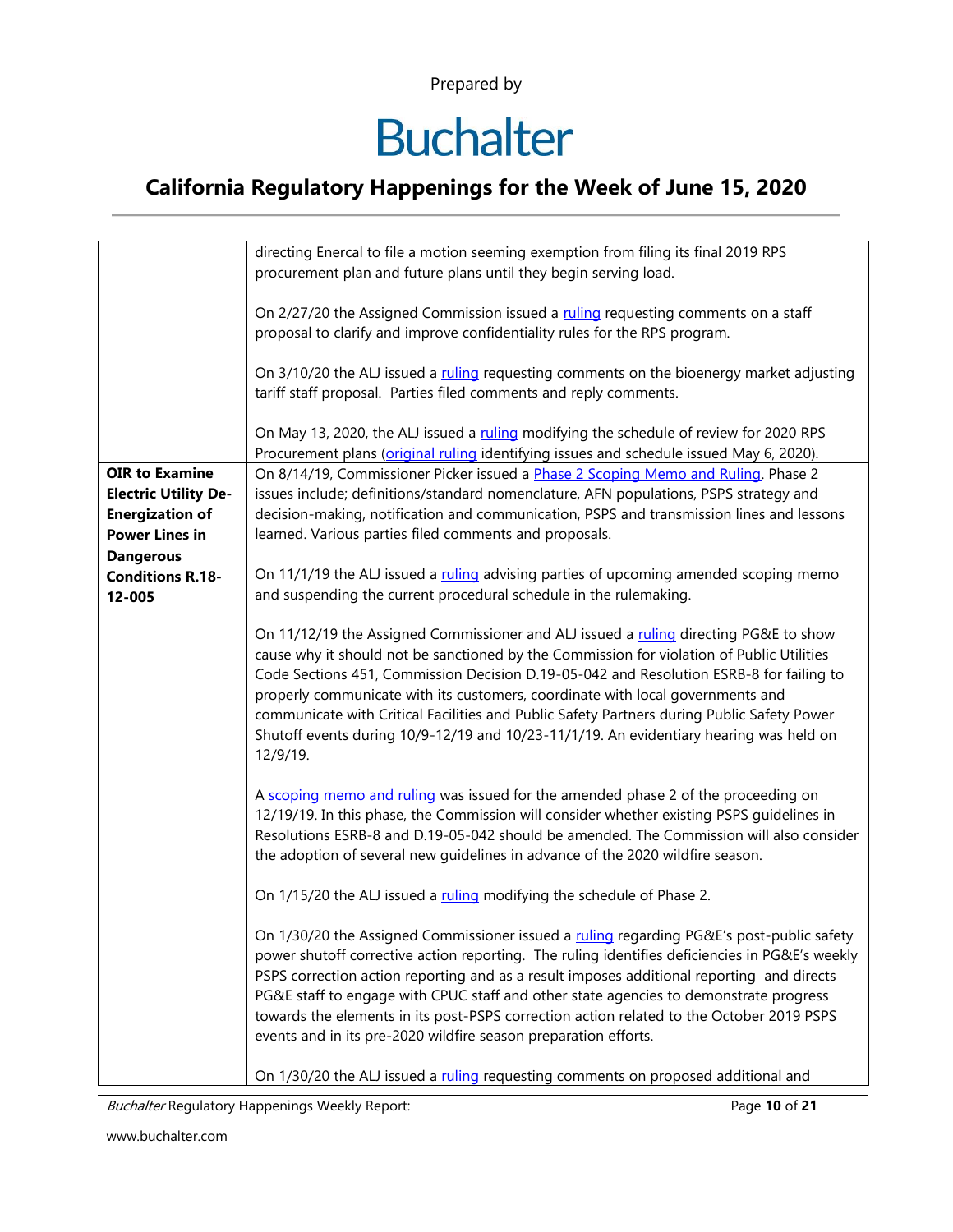# **Buchalter**

### **California Regulatory Happenings for the Week of June 15, 2020**

|                                                                                                  | modified de-energization guidelines.                                                                                                                                                                                                                                                                                                                                                                                                                                                                                                                                                                                                                     |
|--------------------------------------------------------------------------------------------------|----------------------------------------------------------------------------------------------------------------------------------------------------------------------------------------------------------------------------------------------------------------------------------------------------------------------------------------------------------------------------------------------------------------------------------------------------------------------------------------------------------------------------------------------------------------------------------------------------------------------------------------------------------|
|                                                                                                  | Reply testimony in the order to show cause was due 4/7/20.                                                                                                                                                                                                                                                                                                                                                                                                                                                                                                                                                                                               |
|                                                                                                  | On 4/13/20 a joint motion was filed foran emergency order regarding de-energization<br>protocols during the COVID-19 pandemic. The motion was filed by County of<br>Mendocino, Marin Clean Energy, County of San Luis Obispo, County of Marin, Pioneer<br>Community Energy, Rural County Representatives of California, County of Nevada, County of<br>Sonoma, City of Santa Rosa, Peninsula Clean Energy, California State Association of<br>Counties, City of San Jose, County of Kern, County of Napa, County of Santa Barbara, East Bay<br>Community Energy, County of Santa Clara, Center for Accessible Technology. Multiple parties<br>responded. |
|                                                                                                  | On 4/27/20 a Proposed Decision was issued adopting the Phase 2 updated and additional<br>gudilnes for de-energization of electric facilities to mitigate wildfire risks. Comments are due<br>May 17. The decision does not directly reference the joint motion but does note that the<br>Commission is taking serious consideration of precautions related to the COVID-19<br>pandemic.                                                                                                                                                                                                                                                                  |
|                                                                                                  | On May 28, 2020 the Commission filed a Decision adopting Phase 2 updated and additional<br>guidelines for de-energization fo electric facilities to mitigate wildfire risk. This follows a<br>series of comments provided by parties on May 18 following the proposed decision issued<br>earlier in May.                                                                                                                                                                                                                                                                                                                                                 |
| <b>OIR to Implement</b><br><b>Electric Utility</b><br><b>Wildfire</b><br><b>Mitigation Plans</b> | On 3/12/20 the Commission adopted <b>D.20-03-004</b> on community awareness and outreach<br>before, during and after a wildfire and explanation of next steps for other Phase 2 issues.<br>Comments were due by 2/25/20.                                                                                                                                                                                                                                                                                                                                                                                                                                 |
| <b>Pursuant to SB</b><br>901 (R.18-10-007)                                                       | In earlyApril <b>SDG&amp;E</b> and <b>PG&amp;E</b> filed their 2019 wildfire safety plan compliance reports.                                                                                                                                                                                                                                                                                                                                                                                                                                                                                                                                             |
|                                                                                                  | On 4/16/2020 the Commission adopted D.20-004-003 to extend the statutory deadline in<br>the proceeding until December 31, 2020.                                                                                                                                                                                                                                                                                                                                                                                                                                                                                                                          |
|                                                                                                  | On 4/17/20 Protect Our Communities Foundation filed an application for rehearing of D.20-<br>03-004, calling out alleged inadequacies of the utility advice letters.                                                                                                                                                                                                                                                                                                                                                                                                                                                                                     |
|                                                                                                  | Parties have since been filing various compliance filings throughout May and June.                                                                                                                                                                                                                                                                                                                                                                                                                                                                                                                                                                       |
| OII to consider                                                                                  | 3/13/20 opening briefs were due. Reply briefs were due by 3/26/20.                                                                                                                                                                                                                                                                                                                                                                                                                                                                                                                                                                                       |
| ratemaking and                                                                                   |                                                                                                                                                                                                                                                                                                                                                                                                                                                                                                                                                                                                                                                          |
| other implications                                                                               | On 4/20/20 the ALJ issued a Proposed Decision approving the Reorganization Plan.                                                                                                                                                                                                                                                                                                                                                                                                                                                                                                                                                                         |
| of a proposed plan                                                                               | Comments and reply comments were filed on May 10 and May 18.                                                                                                                                                                                                                                                                                                                                                                                                                                                                                                                                                                                             |
| for resolution of                                                                                |                                                                                                                                                                                                                                                                                                                                                                                                                                                                                                                                                                                                                                                          |
| <b>PG&amp;E Bankruptcy</b>                                                                       | The Commission approved the reorganization plan on May 28, 2020.                                                                                                                                                                                                                                                                                                                                                                                                                                                                                                                                                                                         |

Buchalter Regulatory Happenings Weekly Report: Page **11** of **21**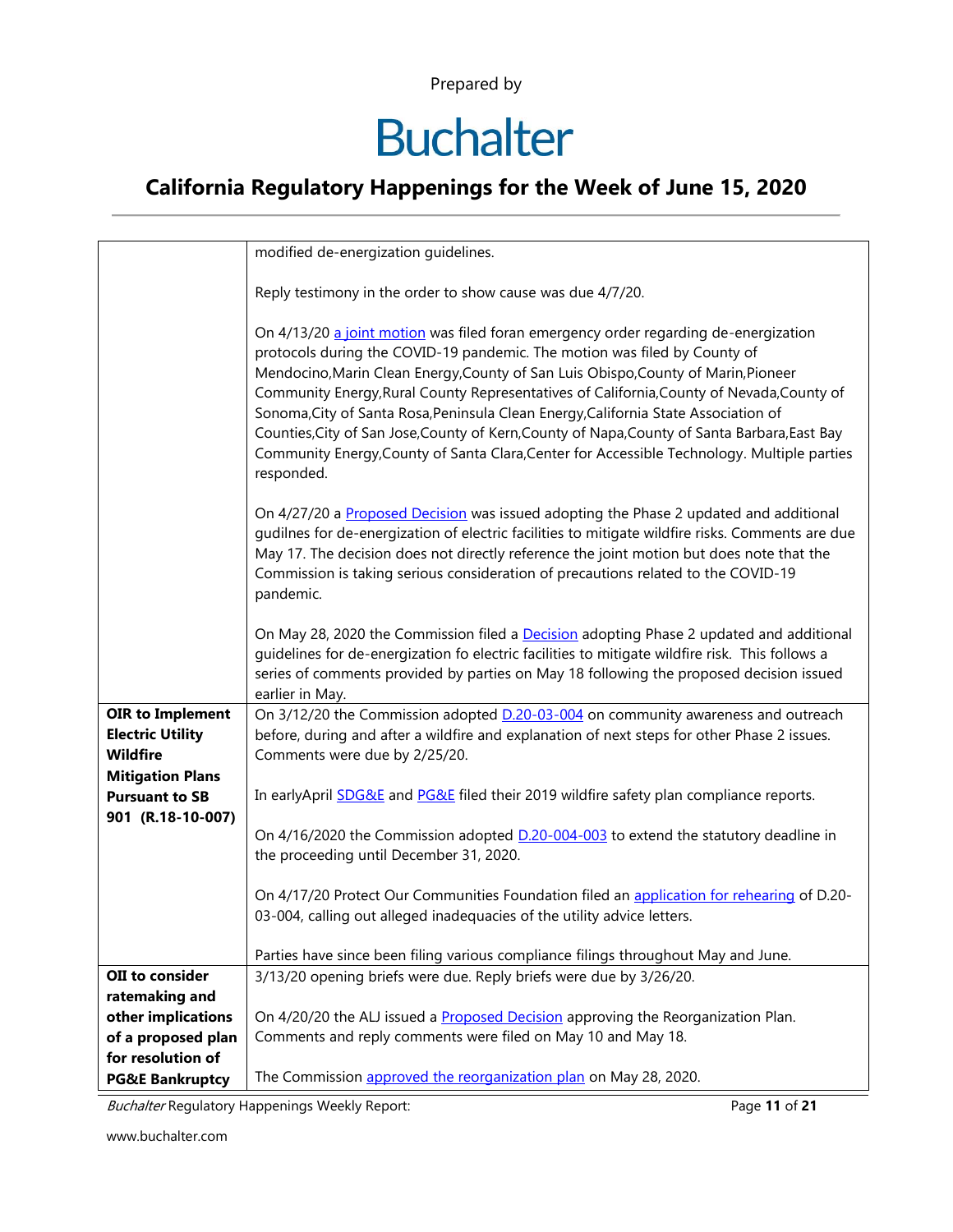### **Buchalter**

#### **California Regulatory Happenings for the Week of June 15, 2020**

| (I.19.09.016) |  |
|---------------|--|
|               |  |
|               |  |
|               |  |

### **California Energy Commission**

| <b>Issue</b>                                                                                                            | <b>Latest Developments</b>                                                                                                                                                                                                                                                                                                                                                                                                                                                                                                                                                                                                                                                                                                                                                                                                                                                                                                                                                                                                                                                                                                                                                                                                                                                                                                                                                                                                                                        |
|-------------------------------------------------------------------------------------------------------------------------|-------------------------------------------------------------------------------------------------------------------------------------------------------------------------------------------------------------------------------------------------------------------------------------------------------------------------------------------------------------------------------------------------------------------------------------------------------------------------------------------------------------------------------------------------------------------------------------------------------------------------------------------------------------------------------------------------------------------------------------------------------------------------------------------------------------------------------------------------------------------------------------------------------------------------------------------------------------------------------------------------------------------------------------------------------------------------------------------------------------------------------------------------------------------------------------------------------------------------------------------------------------------------------------------------------------------------------------------------------------------------------------------------------------------------------------------------------------------|
| <b>CEC Business</b><br><b>Meeting</b>                                                                                   | The next regularly scheduled Business Meeting will be held June 10, 2020. Agenda.                                                                                                                                                                                                                                                                                                                                                                                                                                                                                                                                                                                                                                                                                                                                                                                                                                                                                                                                                                                                                                                                                                                                                                                                                                                                                                                                                                                 |
| 2020 IEPR Update                                                                                                        | Updated Scoping Order issued February 24, 2020.                                                                                                                                                                                                                                                                                                                                                                                                                                                                                                                                                                                                                                                                                                                                                                                                                                                                                                                                                                                                                                                                                                                                                                                                                                                                                                                                                                                                                   |
|                                                                                                                         | Sessions to be held on June 11 and 12 re ZEVs and Transportation Trends                                                                                                                                                                                                                                                                                                                                                                                                                                                                                                                                                                                                                                                                                                                                                                                                                                                                                                                                                                                                                                                                                                                                                                                                                                                                                                                                                                                           |
| <b>AB 1110 Revised</b><br><b>Power Source</b><br><b>Reporting to</b><br><b>Disclose GHG</b><br><b>Intensity Factors</b> | The California Energy Commission (Energy Commission) has completed pre-rulemaking to<br>amend the Power Source Disclosure (PSD) regulations as required with the recent passage<br>of AB 1110 and formal rulemaking will commence in May 2019 with an effective date of<br>Spring 2020. The PSD program discloses to consumers a retail supplier's various sources of<br>electricity compared with the electricity mix of California as a whole. This program will<br>fundamentally shift under AB 1110 by additionally requiring disclosure of a retail supplier's<br>greenhouse gas (GHG) emissions intensity factors for its retail electricity offerings. Retail<br>suppliers will begin disclosing their emissions in 2020 for the 2019 calendar on the Power<br>Content Label (PCL). At the same time, AB 1110 requires the Energy Commission to develop<br>guidance for the disclosure of unbundled renewable energy credits (RECs).<br>On 11/25/19 the CEC posted 15-day language. A public hearing was held on 12/11/19. The<br>new language includes new or modified definitions under section 1391, modifications to<br>the adjusted net purchases calculation, removal of proposed language pertaining to the<br>deadline for Power Content Label disclosure, clarification of the process under section<br>1394.1 for retail suppliers to request approval for additional footnote information and other<br>substantive and non-substantive changes. |
| <b>2019 IEPR</b>                                                                                                        | On 2/20/20 the CEC adopted the 2019 Integrated Energy Policy Report.                                                                                                                                                                                                                                                                                                                                                                                                                                                                                                                                                                                                                                                                                                                                                                                                                                                                                                                                                                                                                                                                                                                                                                                                                                                                                                                                                                                              |
| <b>Publicly Owned</b><br><b>Utilities Voluntary</b><br>Green Program &<br><b>RPS Obligation</b>                         | A workshop was held on 9/10/19 to solicit comments on potential amendments to the<br>Enforcement procedures for the RPS for Local POUs. Proposed changes include:<br>Establishing new compliance periods and procurement targets<br>Implementing a new long-term procurement requirement.                                                                                                                                                                                                                                                                                                                                                                                                                                                                                                                                                                                                                                                                                                                                                                                                                                                                                                                                                                                                                                                                                                                                                                         |

Buchalter Regulatory Happenings Weekly Report: Page **12** of **21**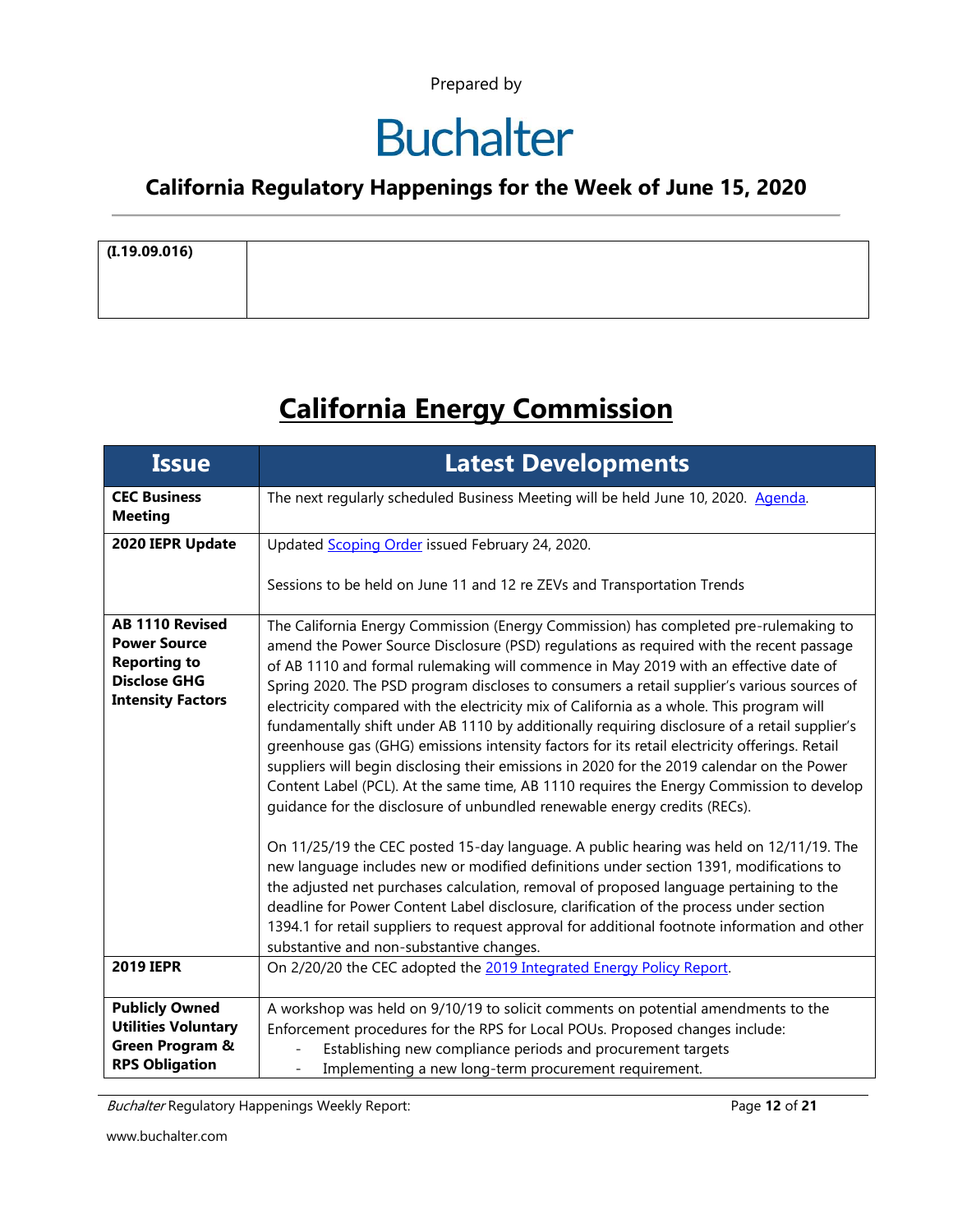## **Buchalter**

### **California Regulatory Happenings for the Week of June 15, 2020**

| Modifying rules for the calculation of excess procurement.                                                              |
|-------------------------------------------------------------------------------------------------------------------------|
| Modifying requirements for optional compliance measures, including costs                                                |
| limitations and delay of timely compliance.                                                                             |
| Implementing a retail sales reduction for voluntary green pricing programs and<br>shared renewable generation programs. |
|                                                                                                                         |
| Modifying exemptions for local POU with qualifying large hydroelectric generation.                                      |
| Implementing exemptions for qualifying POU procurement from gas-fired                                                   |
| generation and generation from unavoidable long-term coal contracts and                                                 |
| ownership agreements.                                                                                                   |
| Clarifications to other existing regulatory provisions.                                                                 |
|                                                                                                                         |
| On 12/17/19 proposed pre-rulemaking amendments to the RPS POU regulations where                                         |
| posted along with a request for comments. A Lead Commissioner Pre-Rulemaking                                            |
| Workshop - Enforcement Procedures for the RPS for Local Publicly Owned Electric Utilities                               |
| was held on 1/10/20.                                                                                                    |
|                                                                                                                         |

### **California Air Resources Board**

| <b>Issue</b>                            | <b>Latest Developments</b>                                                                                                                                                                                                                                                                                                                                                                                                                                                                                                                                                                                                                                              |
|-----------------------------------------|-------------------------------------------------------------------------------------------------------------------------------------------------------------------------------------------------------------------------------------------------------------------------------------------------------------------------------------------------------------------------------------------------------------------------------------------------------------------------------------------------------------------------------------------------------------------------------------------------------------------------------------------------------------------------|
| Cap and Trade &<br><b>GHG Reporting</b> | A workshop was held on 8/16/19 to evaluate allowance supply.                                                                                                                                                                                                                                                                                                                                                                                                                                                                                                                                                                                                            |
|                                         | A meeting of the Compliance Offset Protocol Task Force was held on 10/24/19.                                                                                                                                                                                                                                                                                                                                                                                                                                                                                                                                                                                            |
|                                         | On 11/18/19 ARB announced that it had initiated an investigation into whether compliance<br>offset credits issued for livestock methane destruction events that took place at the Scenic<br>View Dairy in Holland, Michigan may have been generated while the facility was not in<br>compliance with the health and safety rules of the Michigan Department of Environment,<br>Great Lakes, and Energy. On 1/30/20 ARB released it final determination that the project did<br>not meet the requirements of the regulation and the compliance offset protocol. ARB has<br>invalidated offsets created during the period of 2/1/16-1/31/17 (18,867 offsets invalidated). |
|                                         | In February 2020 ARB issued a FAQ on Resource Shuffling.                                                                                                                                                                                                                                                                                                                                                                                                                                                                                                                                                                                                                |
|                                         | On May 28, 2020, California and Quebec released results of 23rd joint cap-and-trade<br>auction.                                                                                                                                                                                                                                                                                                                                                                                                                                                                                                                                                                         |
| <b>Low Carbon Fuel</b>                  |                                                                                                                                                                                                                                                                                                                                                                                                                                                                                                                                                                                                                                                                         |
| <b>Standard</b>                         | A public workshop was held on 7/31/19 to discuss potential amendments to the cost                                                                                                                                                                                                                                                                                                                                                                                                                                                                                                                                                                                       |
|                                         | containment features of the LCFS. Staff Presentation Handout                                                                                                                                                                                                                                                                                                                                                                                                                                                                                                                                                                                                            |
|                                         | A public hearing was held on 11/21/19 to consider adoption of proposed amendments to                                                                                                                                                                                                                                                                                                                                                                                                                                                                                                                                                                                    |

Buchalter Regulatory Happenings Weekly Report: Page **13** of **21**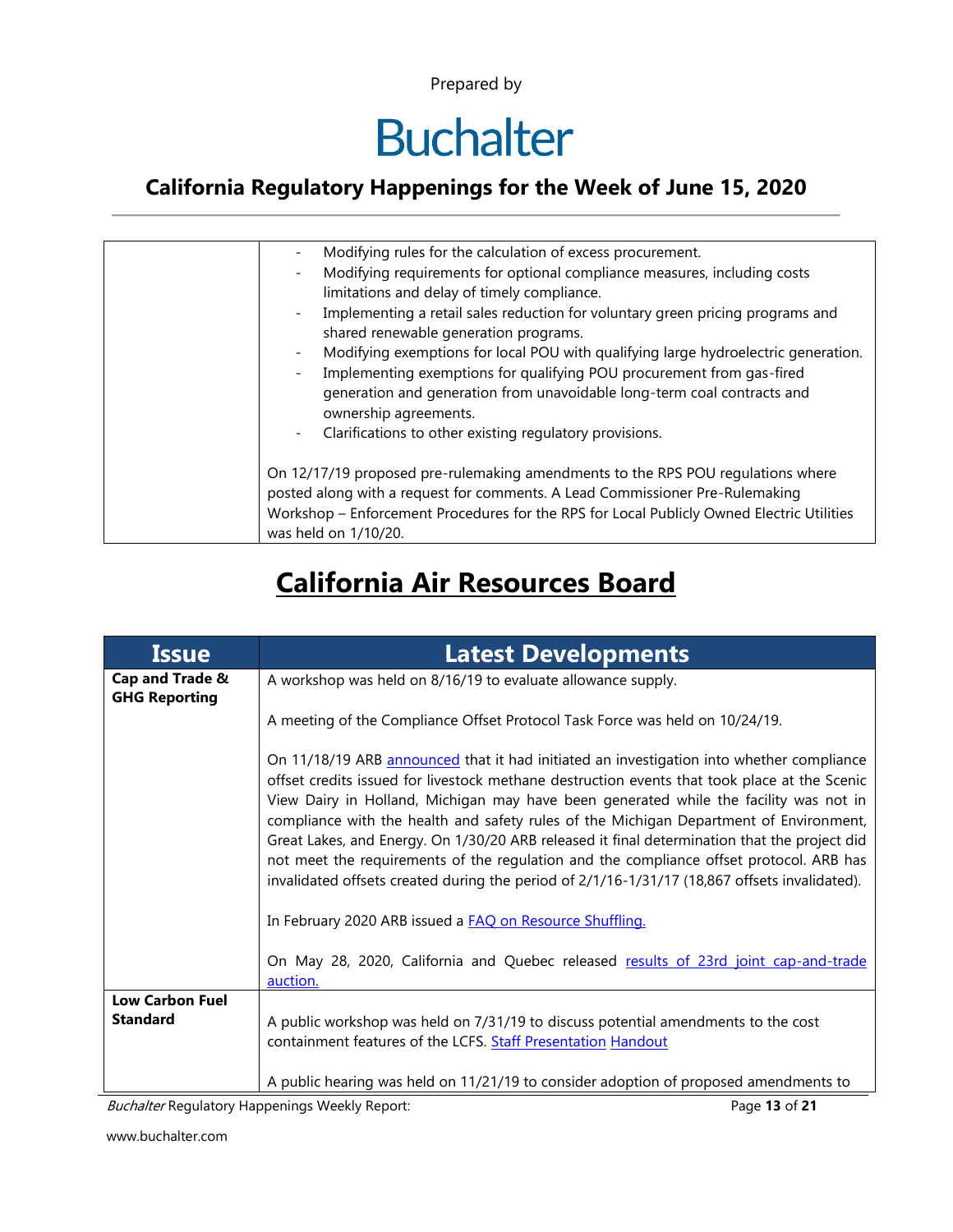### **Buchalter**

#### **California Regulatory Happenings for the Week of June 15, 2020**

| the LCFS. Notice. Comments were due on the proposed revisions by 11/18/19. Proposed<br><b>Regulation Order ISOR.</b>                                                              |
|-----------------------------------------------------------------------------------------------------------------------------------------------------------------------------------|
| On 11/21/19 the Board adopted Resolution 19-27 approving the amendments and<br>directing the Executive Officer to determine if additional conforming modifications are<br>needed. |
| June 30th - deadline to submit final Q1 Quarterly Fuel Transactions Report                                                                                                        |

### **California Independent System Operator**

| <b>Lissue</b>             | <b>Latest Developments</b>                                                             |
|---------------------------|----------------------------------------------------------------------------------------|
| <b>Board of Governors</b> | The most recent Board meeting was held on June 5, 2020. Streaming audio not yet posted |
| Meeting                   |                                                                                        |

### **CAISO Stakeholder Initiatives**

| <b>Issue</b>              | <b>Latest Developments</b>                                                              |
|---------------------------|-----------------------------------------------------------------------------------------|
| <b>Energy Storage and</b> | On 10/21/19, CAISO posted a revised straw proposal. A meeting to discuss was held on    |
| <b>Distributed Energy</b> | $10/28/19$ .                                                                            |
| <b>Resources</b>          |                                                                                         |
| <b>Participation</b>      | A meeting to discuss was held on 12/3/19. Notice Presentation                           |
| (Phase 4)                 |                                                                                         |
|                           | The second revised straw proposal was issued on 2/24/20. A meeting to discuss was held  |
|                           | on 3/2/20.                                                                              |
|                           |                                                                                         |
|                           | Draft final proposal posted May 20, 2020, with meeting held on May 27, 2020. Comments   |
|                           | are due on June 10, 2020.                                                               |
| <b>Resource Adequacy</b>  | On 10/3/19, CAISO posted a Second Revised Straw Proposal on resource adequacy           |
| <b>Enhancement</b>        | enhancements and a Draft Final Proposal on Local RA with Availability-Limited Resources |
|                           | and Slow Demand Response. A meeting to discuss was held on 10/9/19. An additional       |
|                           | meeting was held on 12/6/19.                                                            |
|                           |                                                                                         |
|                           | A meeting to discuss the third revised straw proposal was held on 1/7-8/20. Agenda.     |
|                           | Comments on the revised proposal were due by 1/27/20.                                   |
|                           |                                                                                         |
|                           | On 3/17/20 the CAISO posted a fourth revised straw proposal. A meeting to discuss was   |
|                           | held on 3/24/20. Comments were due on 4/14/20.                                          |

Buchalter Regulatory Happenings Weekly Report: Page **14** of **21**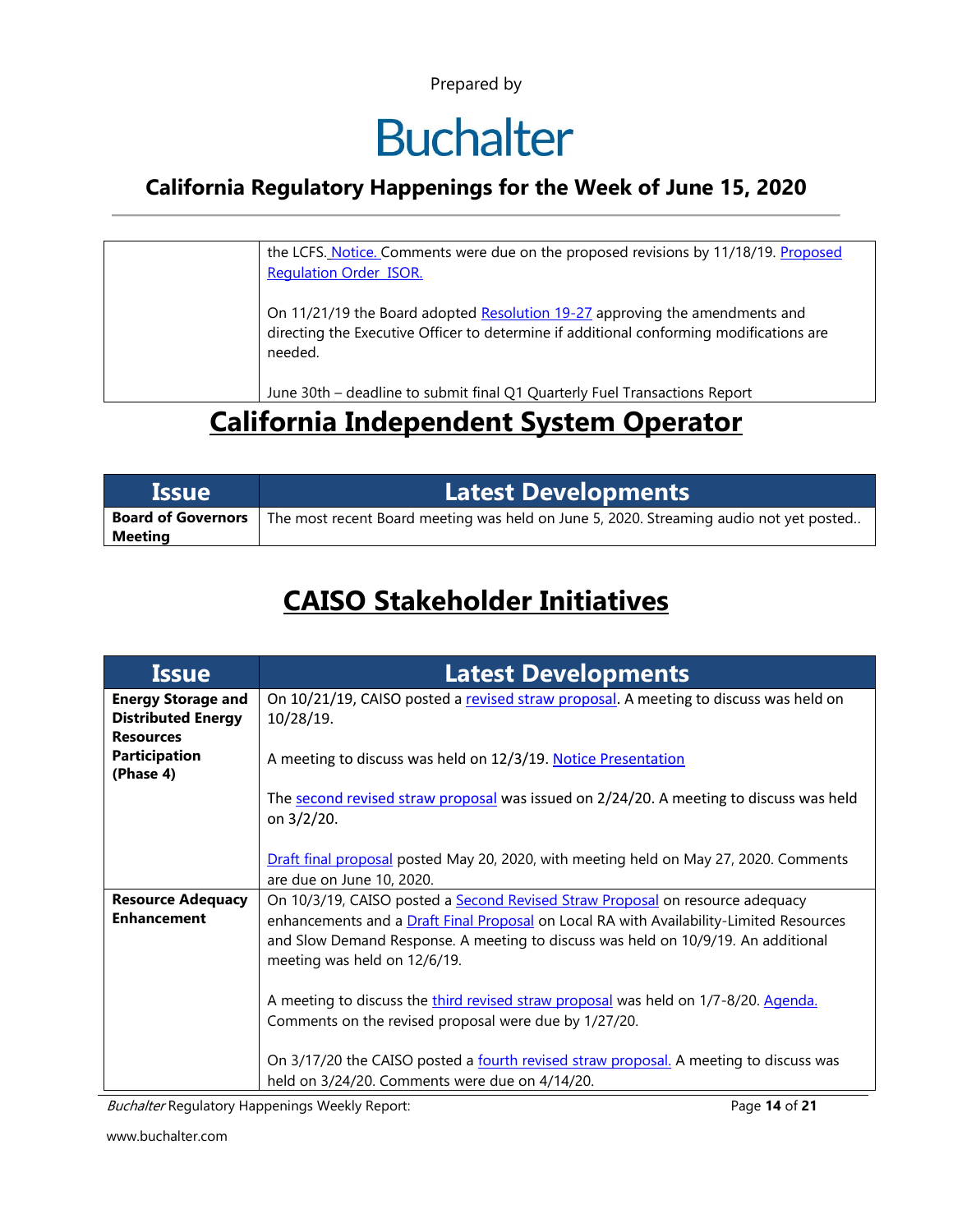# **Buchalter**

### **California Regulatory Happenings for the Week of June 15, 2020**

|                         | Next meeting (working group) to be held on June 1 with comments due on June 24                                                                                                   |
|-------------------------|----------------------------------------------------------------------------------------------------------------------------------------------------------------------------------|
| <b>Day-Ahead Market</b> | On 2/8/18 CAISO launched a new initiative, Day-Ahead Market Enhancements to address                                                                                              |
| <b>Enhancements</b>     | ramping and uncertainty previously left to be resolved by the real-time market.                                                                                                  |
|                         | Enhancements to be considered include combining the Integrated Forward Market with the                                                                                           |
|                         | Residual Unit Commitment process, changing the day-ahead scheduling granularity from                                                                                             |
|                         | hourly to 15-minute and adding an imbalance reserve product.                                                                                                                     |
|                         |                                                                                                                                                                                  |
|                         | The CAISO dropped the effort to achieve a 15-minute granularity due to waning interest.                                                                                          |
|                         | Phase 2 will continue the efforts to develop a day-ahead product to procure 15-minute<br>ramp capability and uncertainty needs in the real-time, with implementation planned for |
|                         | the Fall of 2021.                                                                                                                                                                |
|                         |                                                                                                                                                                                  |
|                         | A Technical Workshop was held June 20 to discuss proposed options for developing a new                                                                                           |
|                         | day-ahead product that will address ramping needs between intervals and uncertainty that                                                                                         |
|                         | can occur between the day-ahead and real-time markets. The agenda and presentation is                                                                                            |
|                         | available at http://www.caiso.com/informed/Pages/StakeholderProcesses/Day-                                                                                                       |
|                         | AheadMarketEnhancements.aspx.                                                                                                                                                    |
|                         |                                                                                                                                                                                  |
|                         | A working group meeting was held on 8/13/19. Market Notice. This meeting reviewed                                                                                                |
|                         | comment received from the June workshop and continued discussions on the proposed                                                                                                |
|                         | design options. Presentation                                                                                                                                                     |
|                         | On 2/3/20 CAISO posted the <b>Straw Proposal</b> and Variable Energy Resource Bidding and                                                                                        |
|                         | Scheduling Solver. A meeting to discuss was held on 2/10/20 and comments were due by                                                                                             |
|                         | 3/2/20. An additional meeting was held on 3/5/20 and comments were due by 3/26/20.                                                                                               |
|                         |                                                                                                                                                                                  |
|                         | A revised straw proposal was posted n June 9, 2020. The next meeting will be held on June                                                                                        |
|                         | 15 and June 17.                                                                                                                                                                  |
| 2020-2021               | Final Study Plan issued March 31, 2020 with meeting held February 28, 2020.                                                                                                      |
| transmission            |                                                                                                                                                                                  |
| planning process        | Web conference held on June 3 re special studies. Slides available here - comments due on                                                                                        |
|                         | June 17. Preliminary reliability study results to be posted on August 14.                                                                                                        |
| <b>Hybrid Resources</b> | Initaitive addresses paired resources - "As generation developers become increasingly                                                                                            |
|                         | interested in pairing energy storage with existing or proposed generation, this initiative will                                                                                  |
|                         | explore how such "hybrid" generation resources can be registered and configured to                                                                                               |
|                         | operate within the ISO market. This initiative will develop solutions allowing developers to                                                                                     |
|                         | maximize the benefits of their resource's configuration. Hybrid resource configurations also                                                                                     |
|                         | raise new operational and forecasting challenges that ISO plans to address during this<br>initiative."                                                                           |
|                         |                                                                                                                                                                                  |
|                         | Second Revised Straw Proposal issued April 29, 2020. Meeting to be held on May 7.                                                                                                |

Buchalter Regulatory Happenings Weekly Report: Page **15** of **21**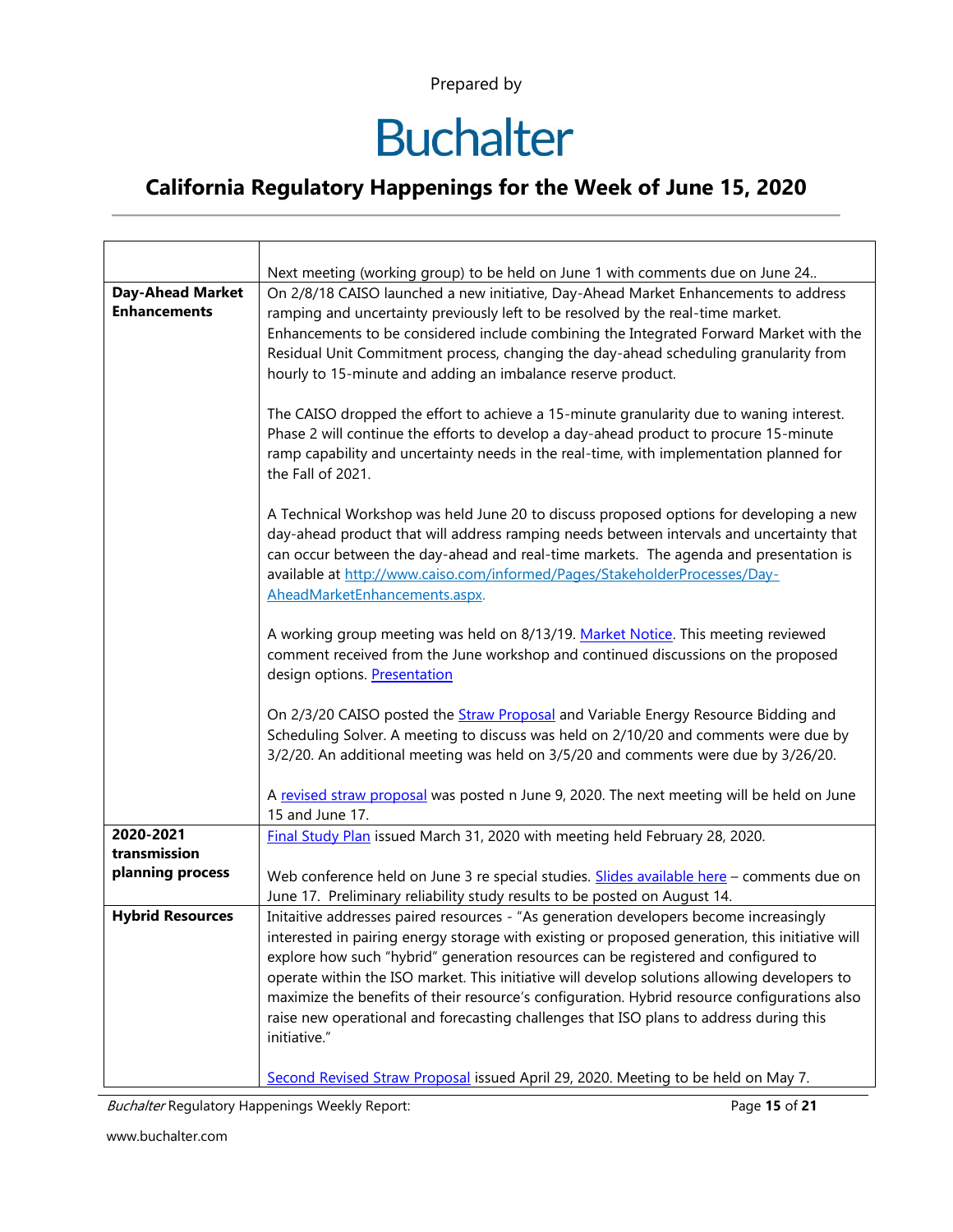## **Buchalter**

### **California Regulatory Happenings for the Week of June 15, 2020**

| Addendum eliminating the single scheduling coordinator requirement for co-located<br>resources posted May 13. |
|---------------------------------------------------------------------------------------------------------------|
| Next meeting to be held on June 18, 2020.                                                                     |

### **Federal Energy Regulatory Commission**

| <b>Latest Developments</b>                                                               |
|------------------------------------------------------------------------------------------|
| The next Commission meeting is June 18, 2020.                                            |
|                                                                                          |
|                                                                                          |
| FERC issued notice of technical conference to be held July 23, 2020.                     |
|                                                                                          |
|                                                                                          |
| FERC issued notice of technical conference to be held on July 8-9, 2020.                 |
|                                                                                          |
|                                                                                          |
|                                                                                          |
|                                                                                          |
| On 1/8/18 FERC initiated this proceeding after terminating RM18-1, a rulemaking tasked   |
| with evaluating the DOE pricing proposal. This proceeding will holistically examine the  |
| resiliency of the market and asks RTOs and ISOs to provide information on whether the    |
| Commission needs to act regarding resiliency. A large number of comments were            |
| submitted on May 9, 2019.                                                                |
|                                                                                          |
| A Technical Conference was held on June 27, 2019. The purpose of the conference is to    |
| discuss policy issues related to the reliability of the Bulk-Power System.               |
|                                                                                          |
| FERC issued a Staff Report on Lessons Learned                                            |
| from Commission-Led CIP Reliability Audits                                               |
| https://www.ferc.gov/legal/staff-reports/2019/2018-report-audits.pdf                     |
|                                                                                          |
| FERC issued a Notice of Proposed Rulemaking to adopt a new Reliability Standard CIP-012- |
| 1 to mitigate cybersecurity risks associated with communications between bulk electric   |
| system Control Centers. Link                                                             |
|                                                                                          |
|                                                                                          |

Buchalter Regulatory Happenings Weekly Report: Page **16** of **21**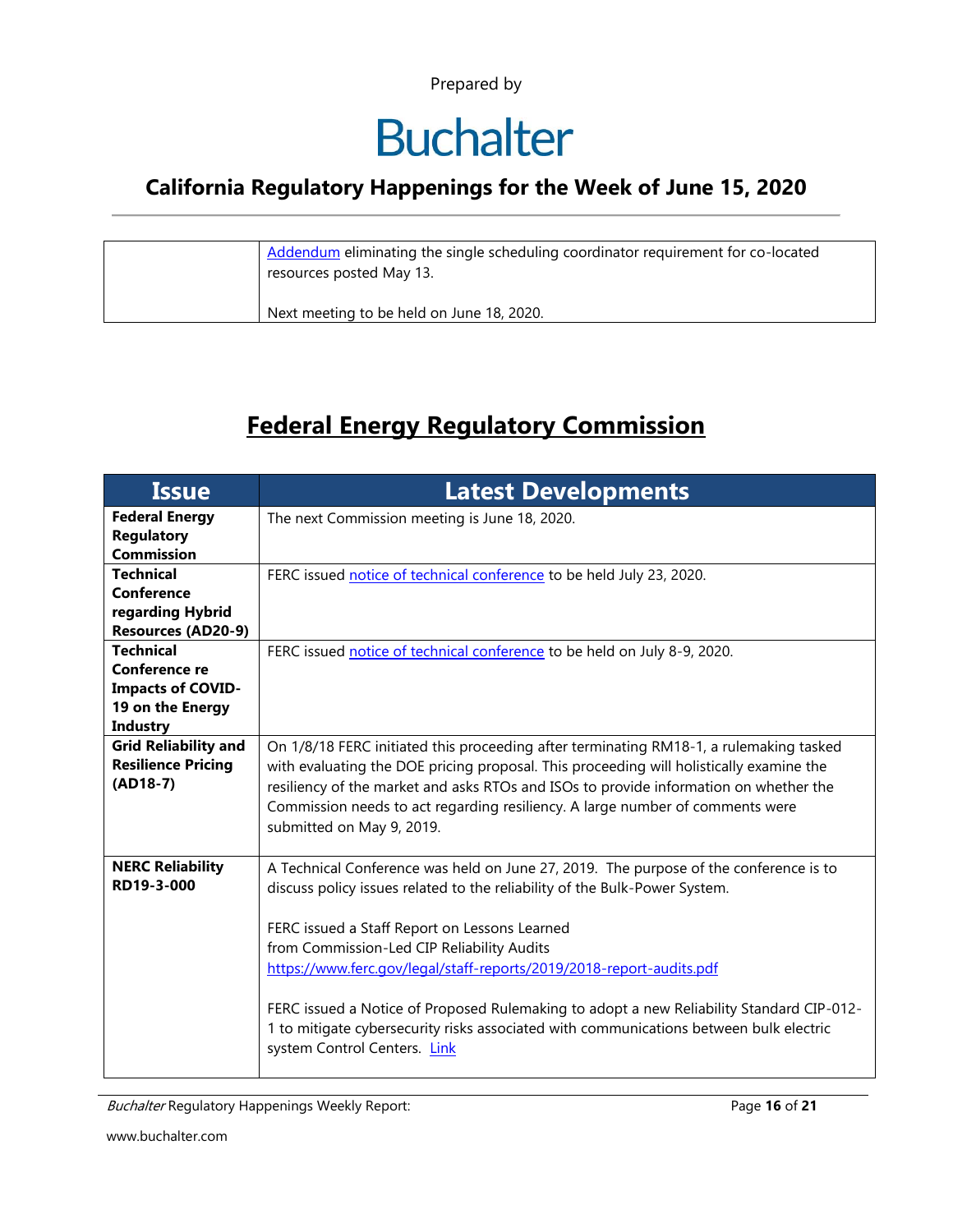# **Buchalter**

### **California Regulatory Happenings for the Week of June 15, 2020**

|                                                                 | FERC approved a new Critical Infrastructure Protection Reliability Standard (CIP 008-6) to<br>require reporting of cyber security incidents that either compromise or attempt to<br>compromise Electronic Security Perimeters, Electronic Access Control or Monitoring<br>Systems, and Physical Security Perimeters associated cyber systems. The new Reliability<br>Standard also encompasses disruptions or attempts to disrupt the operation of a bulk<br>electric system cyber system. https://www.ferc.gov/media/news-releases/2019/2019-2/06-<br>20-19-E-2.asp#.XQwP8IhKjcs                                                                                                                                                                                                                                                                                                      |
|-----------------------------------------------------------------|----------------------------------------------------------------------------------------------------------------------------------------------------------------------------------------------------------------------------------------------------------------------------------------------------------------------------------------------------------------------------------------------------------------------------------------------------------------------------------------------------------------------------------------------------------------------------------------------------------------------------------------------------------------------------------------------------------------------------------------------------------------------------------------------------------------------------------------------------------------------------------------|
|                                                                 | At the June 20, 2019 meeting the Commission initiated a proposed rulemaking to approve<br>Reliability Standard TPL-001-5 (Transmission System Planning Performance Requirements)<br>submitted by the North American Electric Reliability Corporation (NERC) that revises the<br>current standard to address (1) reliability issues concerning the study of single points of<br>failure of protection systems; and (2) directives from a previous Commission order (Order<br>No. 786) regarding planned maintenance outages and stability analysis for spare equipment<br>strategy. In addition, the NOPR proposes to direct NERC to develop and submit<br>modifications to the NERC Reliability Standard to require corrective action plans for<br>protection system single points of failure in combination with a 3-phase fault if planning<br>studies indicate potential cascading. |
| <b>Return on Equity</b><br><b>Policy Review</b><br>(PL19-4-000) | FERC opened a Notice of Inquiry PL19-4-000 to examine whether, and if so how, to revise<br>its policies on determining the return on equity (ROE) used in setting rates charged by<br>jurisdictional public utilities.                                                                                                                                                                                                                                                                                                                                                                                                                                                                                                                                                                                                                                                                 |
|                                                                 | This step follows the 2017 decision <i>Emera Maine v. FERC</i> (854 F.3d 9) that reversed and<br>vacated Opinion No. 531. In that opinion, FERC set the ROE for New England Transmission<br>Owners at the midpoint of the upper half of the zone of reasonableness produced by a<br>two-step discounted cash flow (DCF) analysis. Although the court did not expressly question<br>the Commission's specific finding, it did conclude that FERC failed to show that setting the<br>ROE at the upper midpoint, rather than the midpoint, was just and reasonable.                                                                                                                                                                                                                                                                                                                       |
|                                                                 | Following the court's ruling, the Commission issued two orders proposing an alternative<br>ROE methodology and establishing a paper hearing on whether and how it should apply to<br>ROE complaint proceedings in New England and the Midcontinent Independent System<br>Operator. Those orders proposed to change FERC's approach for determining base ROE by<br>giving equal weight to four financial models instead of primarily relying on the DCF<br>methodology. Comments on the Notice of Inquiry were due in mid-June.                                                                                                                                                                                                                                                                                                                                                         |
|                                                                 | On May 21, 2020, FERC issued an order and policy statement on determining return on<br>equity for natural gas and oil pipelines. The order on rehearing revises the methodology<br>established in Opinion No. 569, grating rehearing of the order to:<br>Use the risk premium model, DCF model, and CAPM under both prongs of the FPA<br>$\bullet$                                                                                                                                                                                                                                                                                                                                                                                                                                                                                                                                     |

Buchalter Regulatory Happenings Weekly Report: Page **17** of **21**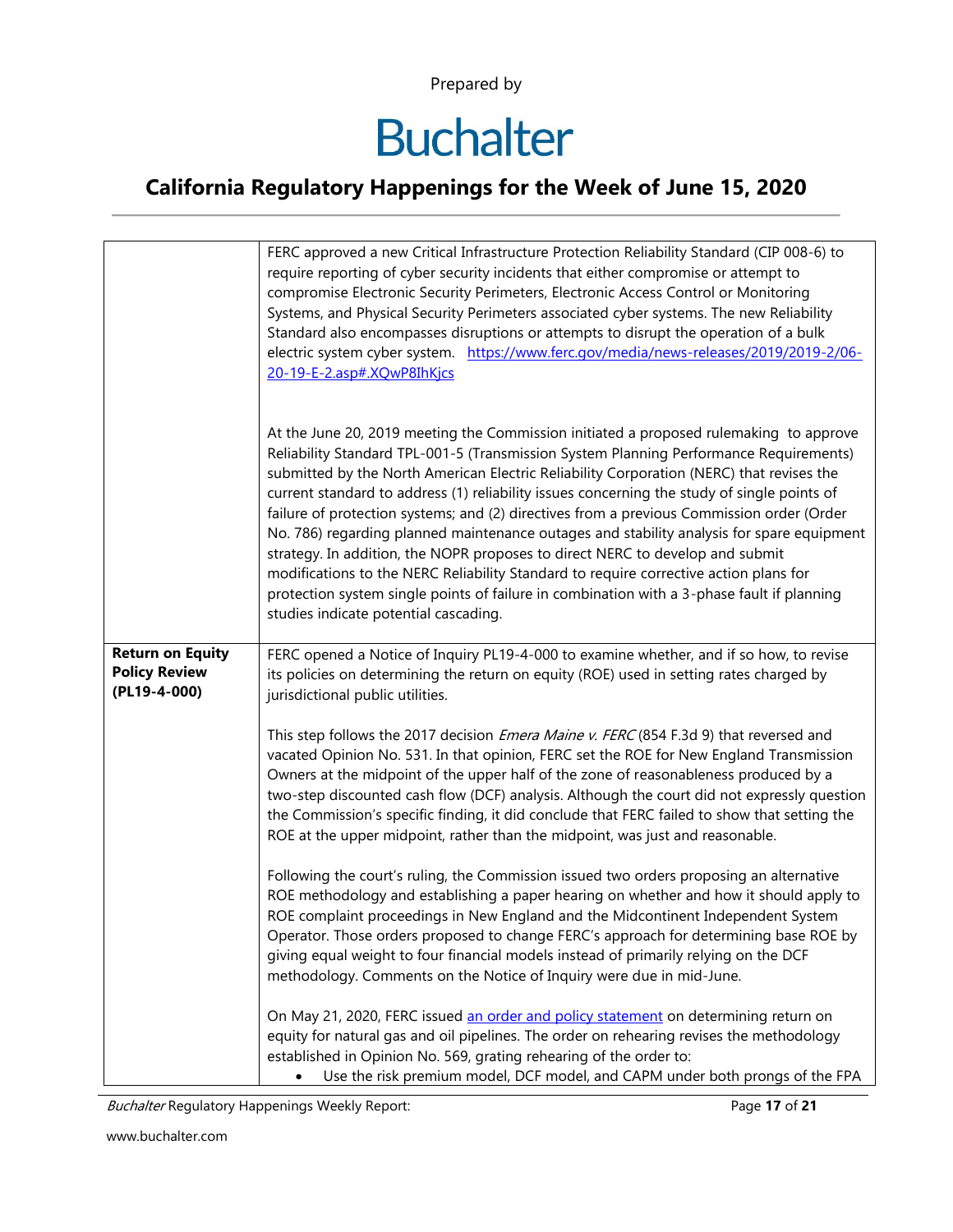# **Buchalter**

### **California Regulatory Happenings for the Week of June 15, 2020**

|                           | section 206 analysis instead of relying on only the DCF model and CAPM;<br>Give the short-term growth rate 80% weighting and the long-term growth rate                                                                                                                                                                                       |
|---------------------------|----------------------------------------------------------------------------------------------------------------------------------------------------------------------------------------------------------------------------------------------------------------------------------------------------------------------------------------------|
|                           | $\bullet$                                                                                                                                                                                                                                                                                                                                    |
|                           | 20% weighting in the two-step DCF model;                                                                                                                                                                                                                                                                                                     |
|                           | Clarify that the Commission will consider the use of Value Line growth rates in<br>$\bullet$<br>future proceedings' CAPM analyses;                                                                                                                                                                                                           |
|                           | Increase the high-end outlier test from 150% to 200% of the median result of all of                                                                                                                                                                                                                                                          |
|                           | the potential proxy group members in that model, subject to a natural break<br>analysis; and                                                                                                                                                                                                                                                 |
|                           | Calculate the ranges of presumptively just and reasonable base ROEs by dividing<br>the overall composite zone of reasonableness into equal thirds, instead of using<br>the quartile approach that was applied in Opinion No. 569                                                                                                             |
|                           | The policy statement on determining ROEs for natural gas and oil pipelines announces that,<br>with certain exceptions to account for the statutory, operational, organizational and<br>competitive differences among the industries, FERC will apply the same methodology used<br>for analyzing electric utility ROEs under FPA section 206. |
| Electric                  | FERC issued a Notice of Inquiry PL19-3-000 into possible improvements to its electric                                                                                                                                                                                                                                                        |
| <b>Transmission</b>       | transmission incentives policy to ensure that it appropriately encourages the development                                                                                                                                                                                                                                                    |
| <b>Incentives Policy</b>  | of the infrastructure needed to ensure grid reliability and reduce congestion to reduce the                                                                                                                                                                                                                                                  |
| (PL19-3-000)              | cost of power for consumers. The NOI recognizes that nearly 13 years have passed since the                                                                                                                                                                                                                                                   |
|                           | issuance of Order No. 679. Since then, there have been a number of significant                                                                                                                                                                                                                                                               |
|                           | developments in how transmission is planned, developed, operated, and maintained. The                                                                                                                                                                                                                                                        |
|                           | NOI examines whether incentives should continue to be granted based on a project's risks                                                                                                                                                                                                                                                     |
|                           | and challenges or should be based on the benefits that a project provide. Examples of other                                                                                                                                                                                                                                                  |
|                           | topics addressed in the NOI include: consideration of incentives based upon measurable                                                                                                                                                                                                                                                       |
|                           | criteria for economic efficiency and reliability benefits, providing incentives for                                                                                                                                                                                                                                                          |
|                           | improvements to existing transmission facilities, considering the costs and benefits of                                                                                                                                                                                                                                                      |
|                           | projects in awarding incentives, and determining whether to review incentive applications                                                                                                                                                                                                                                                    |
|                           |                                                                                                                                                                                                                                                                                                                                              |
|                           | on a case-specific or standardized basis.                                                                                                                                                                                                                                                                                                    |
|                           |                                                                                                                                                                                                                                                                                                                                              |
|                           | In addition, the NOI also seeks comment on various ROE incentives, including how they                                                                                                                                                                                                                                                        |
|                           | interact with the base ROE and other transmission incentives. Finally, the NOI seeks input                                                                                                                                                                                                                                                   |
|                           | about possible metrics for evaluating the effectiveness of incentives. Comments on the NOI                                                                                                                                                                                                                                                   |
|                           | were due in mid-June.                                                                                                                                                                                                                                                                                                                        |
| <b>Technical</b>          | Commission staff convened a technical conference (AD19-13-000) on June 25, 26, and 27,                                                                                                                                                                                                                                                       |
| Conference on             | 2019 to discuss opportunities for increasing real-time and day-ahead market efficiency and                                                                                                                                                                                                                                                   |
| <b>Increasing Real-</b>   | enhancing the resilience of the bulk power system through improved software.                                                                                                                                                                                                                                                                 |
| <b>Time and Day-</b>      |                                                                                                                                                                                                                                                                                                                                              |
| <b>Ahead Market</b>       |                                                                                                                                                                                                                                                                                                                                              |
| <b>Efficiency and</b>     |                                                                                                                                                                                                                                                                                                                                              |
| <b>Enhancing</b>          |                                                                                                                                                                                                                                                                                                                                              |
| <b>Resilience Through</b> |                                                                                                                                                                                                                                                                                                                                              |

Buchalter Regulatory Happenings Weekly Report: Page **18** of **21**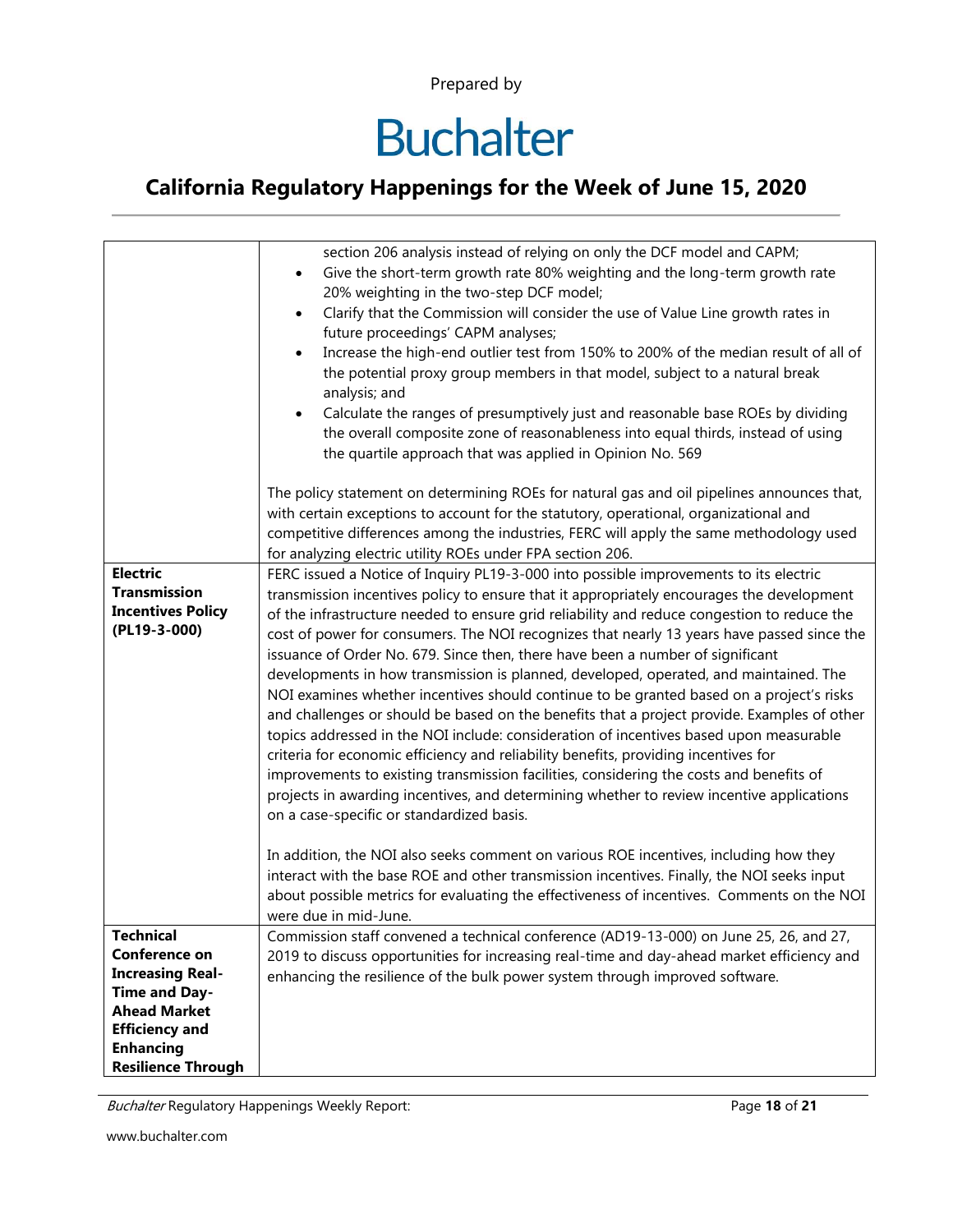### **Buchalter**

### **California Regulatory Happenings for the Week of June 15, 2020**

| <b>Improved Software</b> |  |
|--------------------------|--|
| (AD19-13-000)            |  |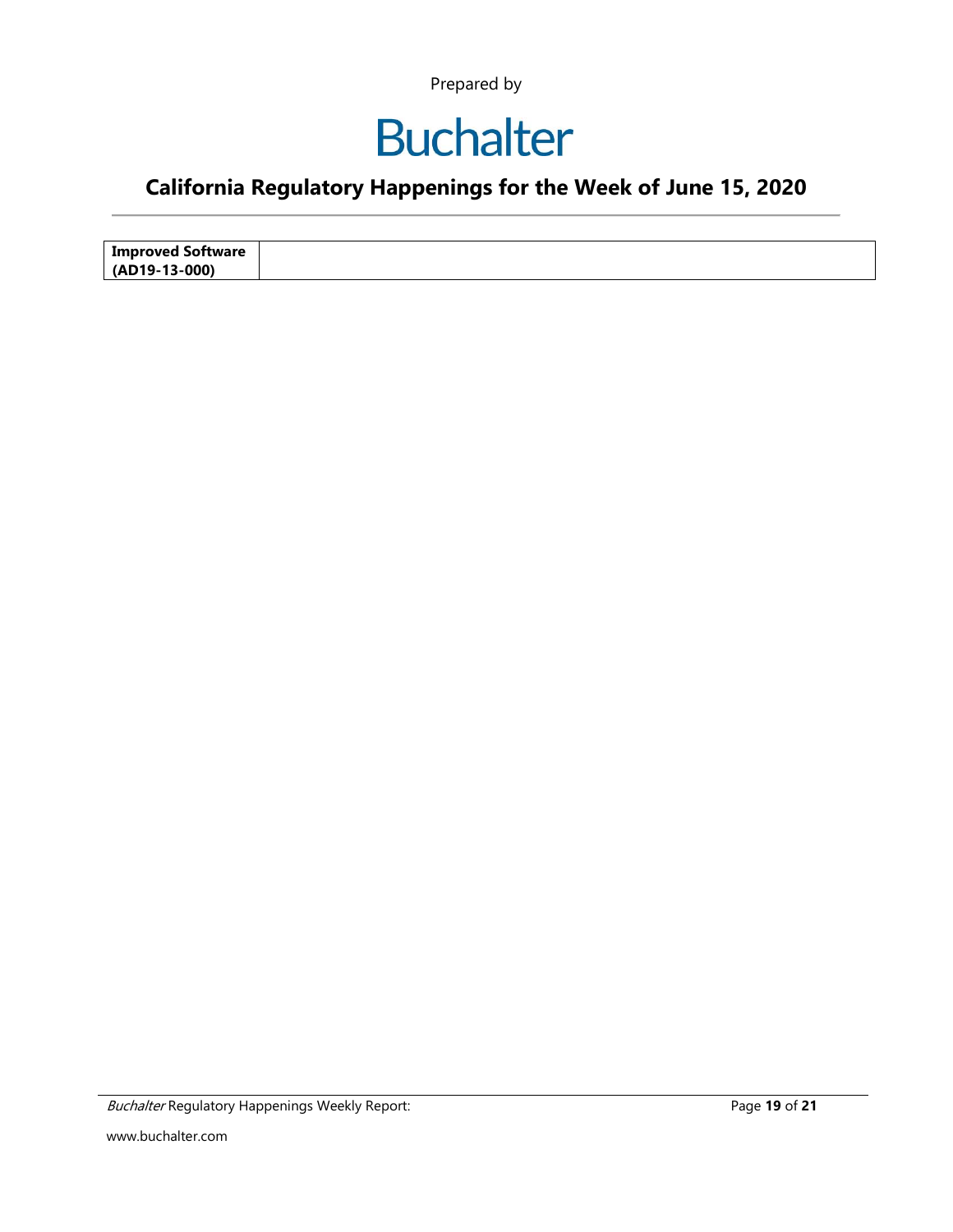# **Buchalter**

### **California Regulatory Happenings for the Week of June 15, 2020**

| <b>Upcoming ivieetings</b><br><b>June 2020</b>                                                                                           |                |                                                                                                                                          |                                                                                 |               |
|------------------------------------------------------------------------------------------------------------------------------------------|----------------|------------------------------------------------------------------------------------------------------------------------------------------|---------------------------------------------------------------------------------|---------------|
|                                                                                                                                          |                |                                                                                                                                          |                                                                                 |               |
| <b>Monday</b>                                                                                                                            | <b>Tuesday</b> | Wednesday                                                                                                                                | <b>Thursday</b>                                                                 | <b>Friday</b> |
| 15<br>CAISO Day-Ahead<br><b>Markets</b><br>Enhancements<br>meeting<br>CPUC Workshop re<br>building<br>decarbonization<br>$(R.19-01-011)$ | 16             | 17<br>CAISO Day-Ahead<br><b>Markets</b><br>Enhancements<br>meeting<br>CPUC Workshop re<br>building<br>decarbonization<br>$(R.19-01-011)$ | 18<br>CAISO Hybrid<br>Resources - Draft<br>Tariff Language<br>(Phase 1) meeting | 19            |
| 22                                                                                                                                       | 23             | 24                                                                                                                                       | 25<br><b>CAISO Market</b><br>Performance and<br>Planning Forum                  | 26            |

### **Upcoming Meetings\***

\*All meetings are remote access only